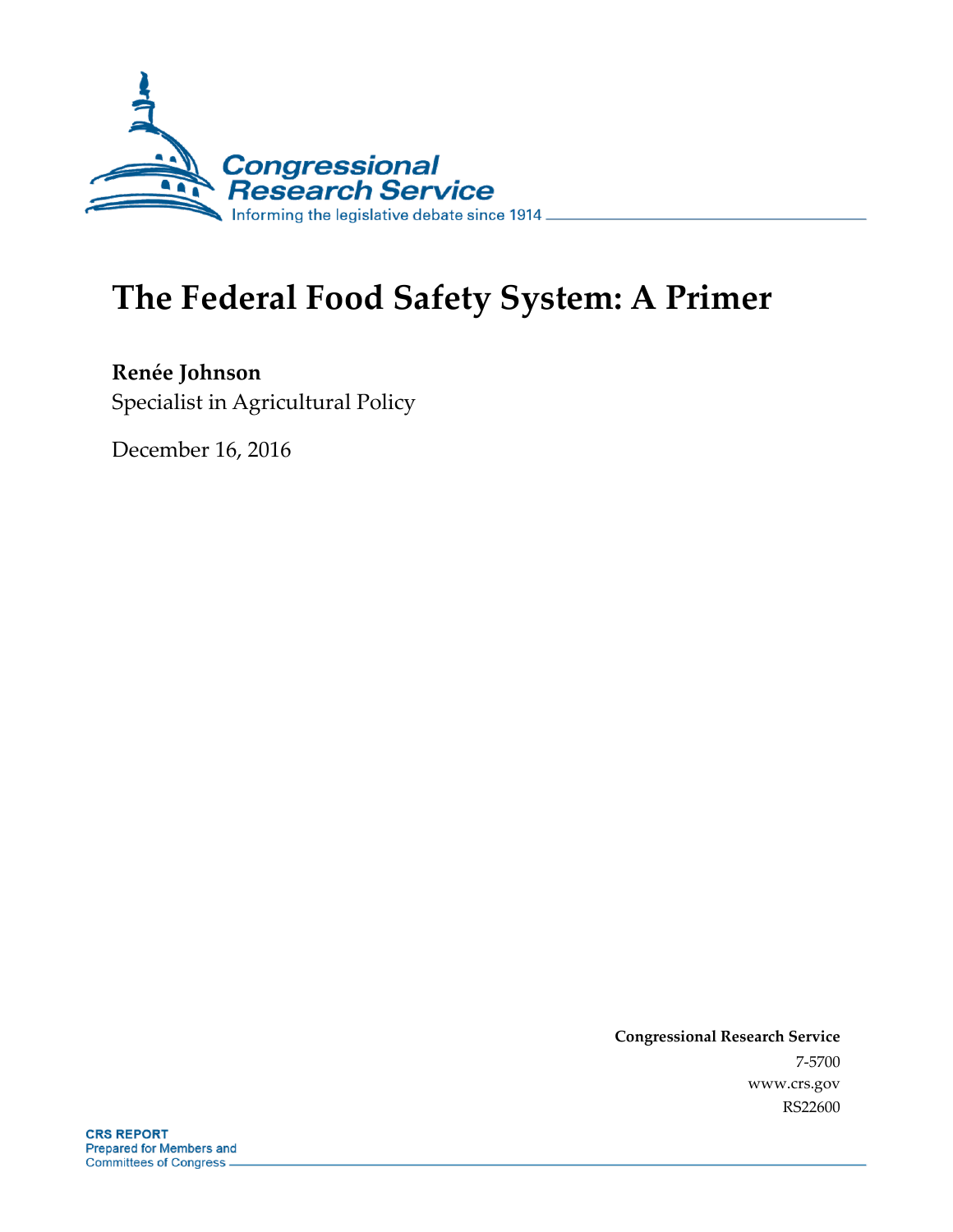## **Summary**

Numerous federal, state, and local agencies share responsibilities for regulating the safety of the U.S. food supply. Federal responsibility for food safety rests primarily with the Food and Drug Administration (FDA) and the U.S. Department of Agriculture (USDA). FDA, an agency of the Department of Health and Human Services, is responsible for ensuring the safety of all domestic and imported food products (except for most meats and poultry). FDA also has oversight of all seafood, fish, and shellfish products. USDA's Food Safety and Inspection Service (FSIS) regulates most meat and poultry and some egg products. The Government Accountability Office (GAO) has identified as many as 15 federal agencies, including FDA and FSIS, as collectively administering at least 30 laws related to food safety. State and local food safety authorities collaborate with federal agencies for inspection and other food safety functions, and they regulate retail food establishments.

The combined efforts of the food industry and government regulatory agencies often are credited with making the U.S. food supply among the safest in the world. However, critics view this system as lacking the organization, regulatory tools, and resources to adequately combat foodborne illness—as evidenced by a series of widely publicized food safety problems, including concerns about adulterated food and food ingredient imports, and illnesses linked to various types of fresh produce, to peanut products, and to some meat and poultry products. Some critics also note that the organizational complexity of the U.S. food safety system as well as trends in U.S. food markets—for example, increasing imports as a share of U.S. food consumptions and increasing consumption of fresh, often unprocessed, foods—pose ongoing challenges to ensuring food safety.

Over the years, GAO has published a series of reports highlighting how food safety oversight in the United States is fragmented and recommending broad restructuring of the nation's food safety system. Similar observations are noted in a series of food safety studies by the National Research Council (NRC) and the Institute of Medicine (IOM) that recommend that the core federal food safety responsibilities should reside within a single entity/agency, with a unified administrative structure, a clear mandate, a dedicated budget, and full responsibility for oversight of the entire U.S. food supply.

The 111<sup>th</sup> Congress passed comprehensive food safety legislation with the FDA Food Safety Modernization Act (FSMA, P.L. 111-353). FSMA is the largest expansion of FDA's food safety authorities since the 1930s. Although numerous agencies share responsibility for regulating food safety, FSMA focused on foods regulated by FDA, amended FDA's existing structure and authorities, and did not directly address meat and poultry products under USDA's jurisdiction. Beyond these changes, some in Congress continue to push for additional policy reforms to address other perceived concerns about the safety of the U.S. food supply.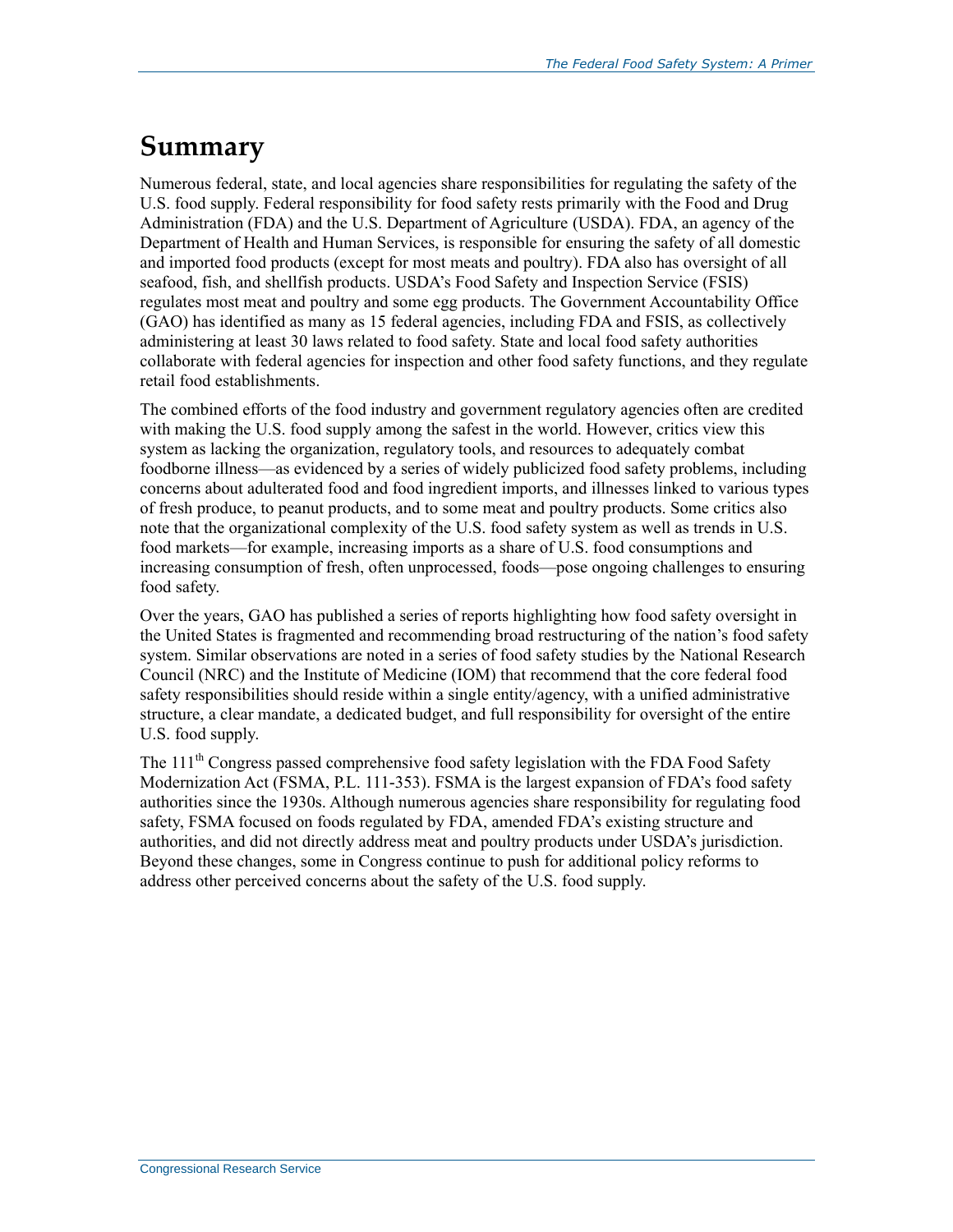# **Contents**

### **Figures**

Figure 1. Selected Important Dates for Food Safety in the United States, 1862-2011.................... 3

### **Tables**

## **Appendixes**

### **Contacts**

|--|--|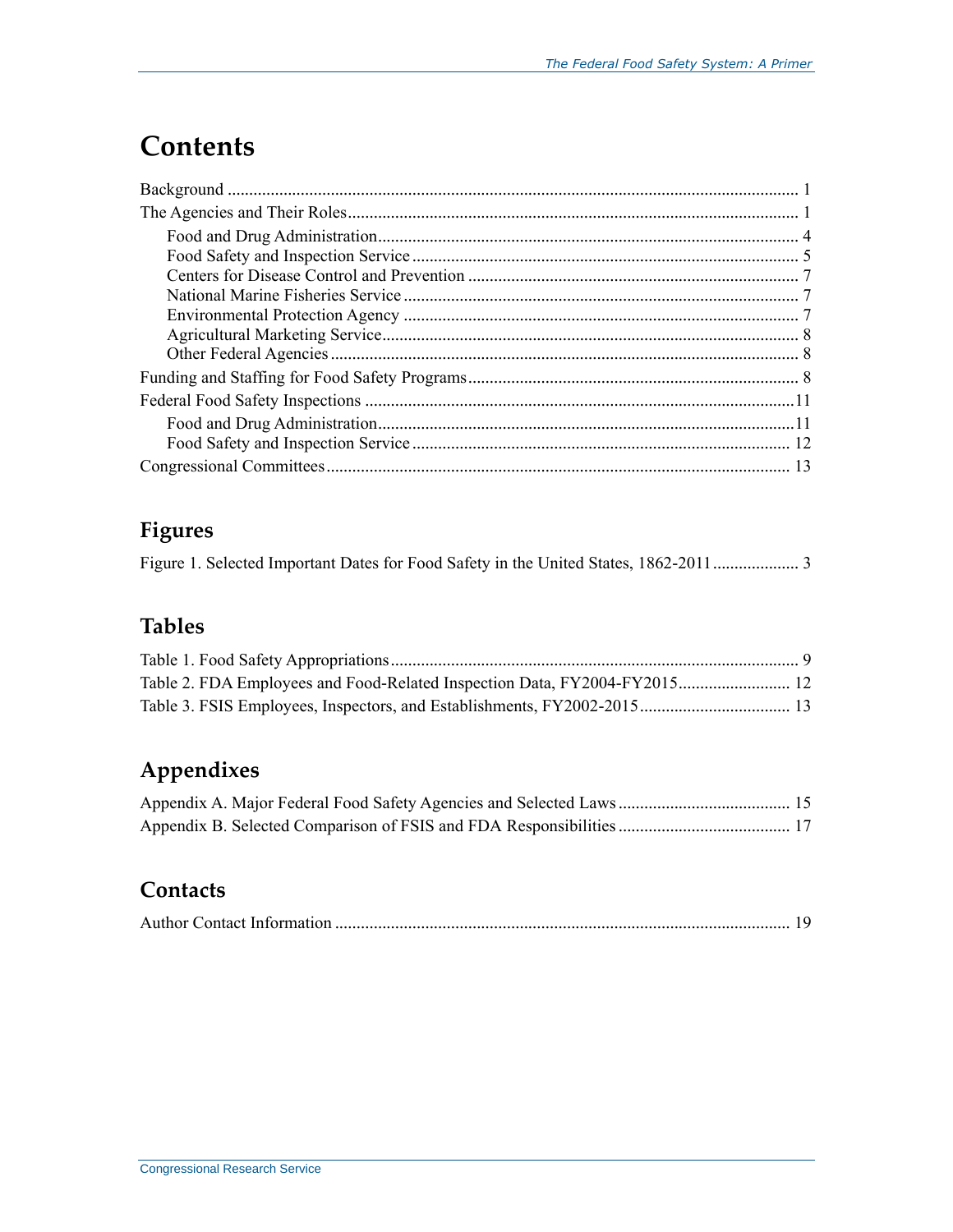# **Background**

Americans spend more than \$1 trillion on food each year, nearly half of it in restaurants, schools, and other places outside the home.<sup>1</sup> Federal laws give food manufacturers, distributors, and retailers the basic responsibility for assuring that foods are wholesome, safe, and handled under sanitary conditions. A number of federal agencies, cooperating with state, local, and international entities, play a major role in regulating food quality and safety under these laws.

The combined efforts of the food industry and the regulatory agencies often are credited with making the U.S. food supply among the safest in the world. Nonetheless, the Centers for Disease Control and Prevention (CDC) reports that each year an estimated one in six Americans—a total of 48 million people—becomes sick from contaminated food foodborne illnesses caused by contamination from any one of a number of microbial pathogens.<sup>2</sup> Of these, an estimated  $128,000$ cases require hospitalization and 3,000 cases result in death. In addition, experts have cited numerous other hazards to health, including the use of unapproved veterinary drugs, pesticides, and other dangerous substances in food commodities, of particular concern at a time when a growing share of the U.S. food supply is from overseas sources. These concerns, combined with the ongoing recurrence of major food safety-related incidents, have heightened public and media scrutiny of the U.S. food safety system and magnified congressional interest in the issue.

# **The Agencies and Their Roles**

Numerous federal, state, and local agencies share responsibilities for regulating the safety of the U.S. food supply. Federal responsibility for food safety rests primarily with the Food and Drug Administration (FDA), which is part of the U.S. Department of Health and Human Services (HHS), and the Food Safety and Inspection Service (FSIS), which is part of the U.S. Department of Agriculture (USDA). FDA is responsible for ensuring that all domestic and imported food products—except for most meats and poultry—are safe, nutritious, wholesome, and accurately labeled. FDA also has oversight of all seafood, fish, and shellfish products. USDA's Food Safety and Inspection Service (FSIS) regulates most meat and poultry and some egg and fish products.

The Government Accountability Office (GAO) has identified as many as 15 federal agencies, including FDA and FSIS, as collectively administering at least 30 laws related to food safety.<sup>3</sup> **[Appendix A](#page-17-0)** and **[Appendix B](#page-19-0)** provide a brief comparative look at each of these agencies and their responsibilities. State and local food safety authorities collaborate with federal agencies for inspection and other food safety functions, and they regulate retail food establishments. This organizational complexity, and trends in U.S. food markets—for example, increasing imports as a share of U.S. food consumption and increasing consumption of fresh, often unprocessed, foods pose ongoing challenges to ensuring food safety.

The text box below provides a comparison of FDA and USDA and other federal agencies' responsibilities for food safety and related food quality and other requirements.

 $\overline{a}$ <sup>1</sup> USDA, Economic Research Service (ERS) food sales data.

<sup>&</sup>lt;sup>2</sup> U.S. Department of Health and Human Services, Centers for Disease Control and Prevention, "Estimates of Foodborne Illness in the United States," February 2011.

<sup>3</sup> GAO, *Federal Food Safety Oversight*, GAO-11-289, March 2011.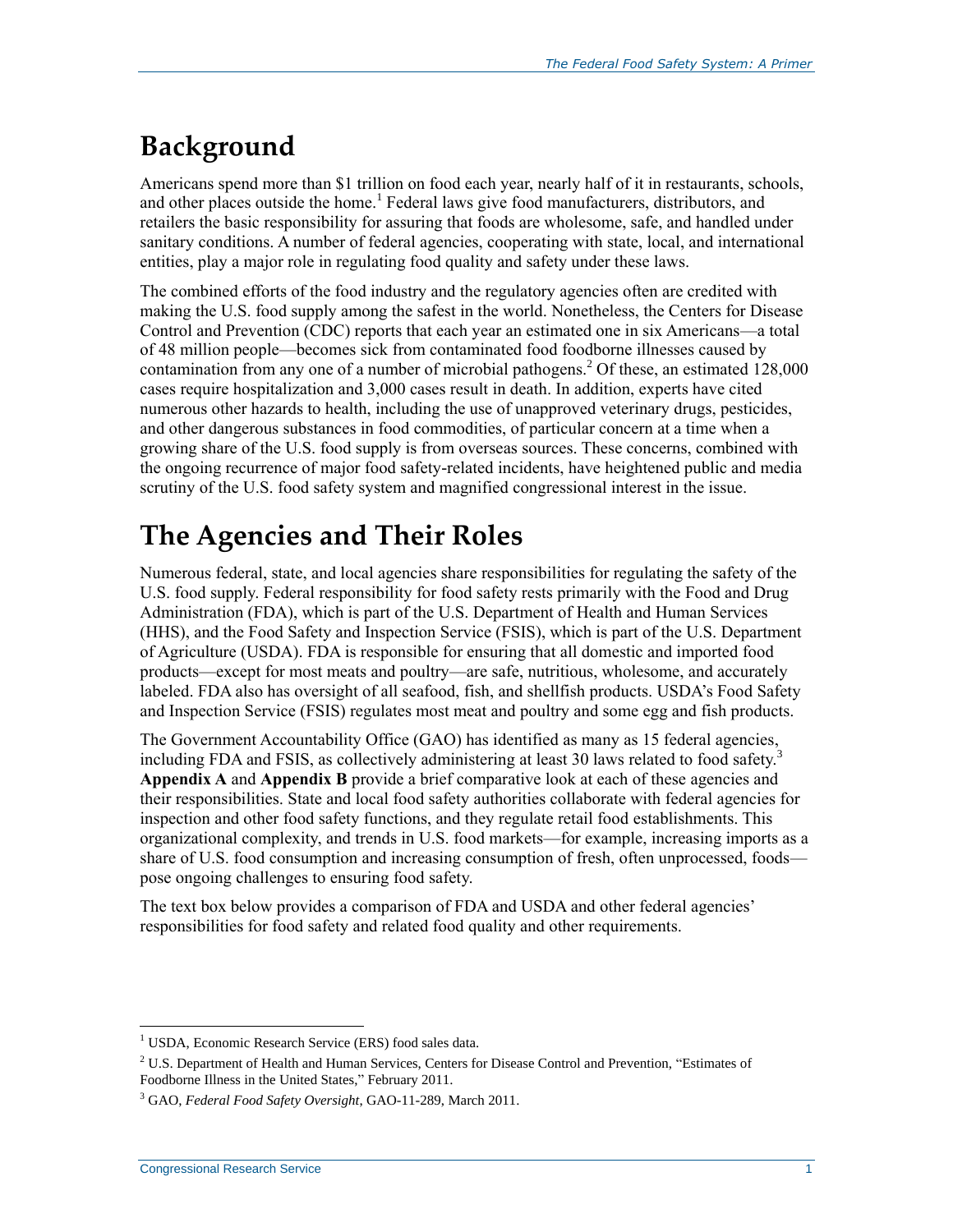| Agency                                          | <b>Responsibility</b>               |
|-------------------------------------------------|-------------------------------------|
| Food and Drug Administration (FDA)              | Food (but not meat)                 |
|                                                 | Dietary supplements                 |
|                                                 | <b>Bottled water</b>                |
|                                                 | Seafood                             |
|                                                 | Wild game ("exotic" meat)           |
|                                                 | Eggs in the shell                   |
| <b>U.S. Department of Agriculture (USDA)</b>    | Grading of raw fruit and vegetables |
|                                                 | Meat and poultry                    |
|                                                 | Eggs, processing and grading        |
|                                                 | Certifying organic production       |
| National Oceanic and Atmospheric Administration | Grading of fish and seafood         |
| <b>Environmental Protection Agency (EPA)</b>    | Drinking water                      |
|                                                 | Pesticide residues                  |
| <b>Customs and Border Protection (CBP)</b>      | Front-line enforcement and referral |
| Department of Justice (DOJ)                     | Law enforcement                     |
| <b>Federal Trade Commission (FTC)</b>           | Advertising                         |
| Alcohol and Tobacco Tax and Trade Bureau (TTB)  | Alcohol                             |

**Comparison of Selected Agency Responsibilities for Food Safety and Quality**

<span id="page-4-0"></span>The division of food safety responsibility between FDA and USDA is rooted in the early history of U.S. food regulation. Congress created separate statutory frameworks when it enacted, in 1906, both the Pure Food and Drugs Act and the Meat Inspection Act. The former addressed the widespread marketing of intentionally adulterated foods, and its implementation was assigned to USDA's Bureau of Chemistry. The latter law addressed unsafe and unsanitary conditions in meat packing plants, and implementation was assigned to the USDA's Bureau of Animal Industry. This bifurcated system has been perpetuated and split further into additional food safety activities under additional agencies (for example, the Environmental Protection Agency, the National Marine Fisheries Service, and others) by a succession of statutes and executive directives. The separation of the two major food safety agencies was further reinforced when, in 1940, the President moved responsibilities for safe foods and drugs, other than meat and poultry, from USDA to the progenitor of HHS, the Federal Security Agency. Meat inspection remained in USDA. There has been discussion over time regarding whether this dispersal of food safety responsibilities has been problematic, or whether a reorganization would divert time and attention from other fundamental problems in the system.<sup>4</sup> **[Figure 1](#page-5-0)** shows this history by providing a timeline of selected important dates for food safety in the United States.

<sup>&</sup>lt;sup>4</sup> For a discussion of the history of federal food safety organization and of efforts to change it, see R. A. Merrill and J. K. Francer, "Organizing Federal Food Safety Regulation," *Seton Hall Law Review*, vol. 31, no. 61 (2000). See also National Research Council, *Ensuring Safe Food from Production to Consumption*, National Academy Press, 1998.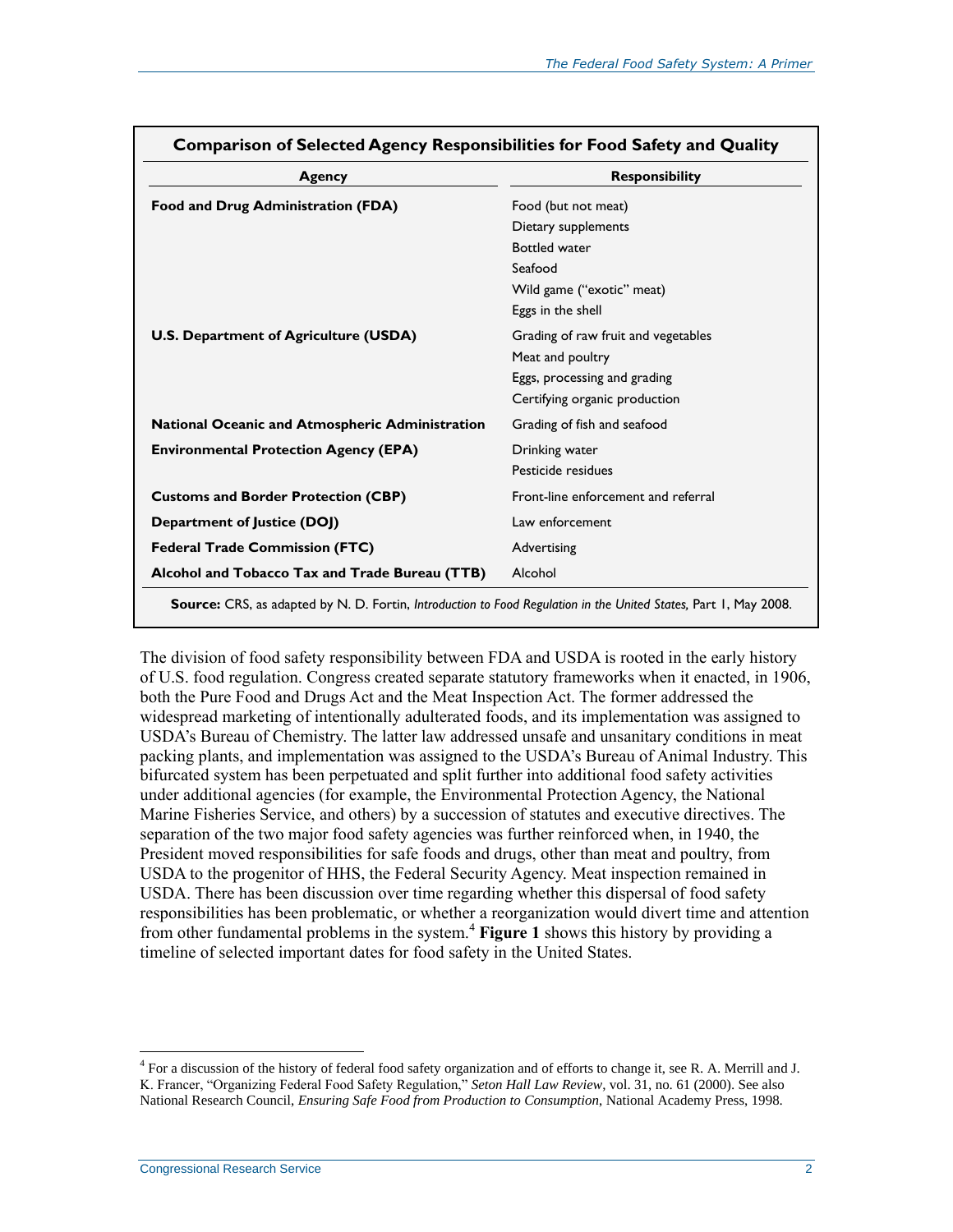<span id="page-5-0"></span>

**Figure 1. Selected Important Dates for Food Safety in the United States, 1862-2011**

**Source:** Compiled by CRS from various government and industry sources (see footnote [4\)](#page-4-0).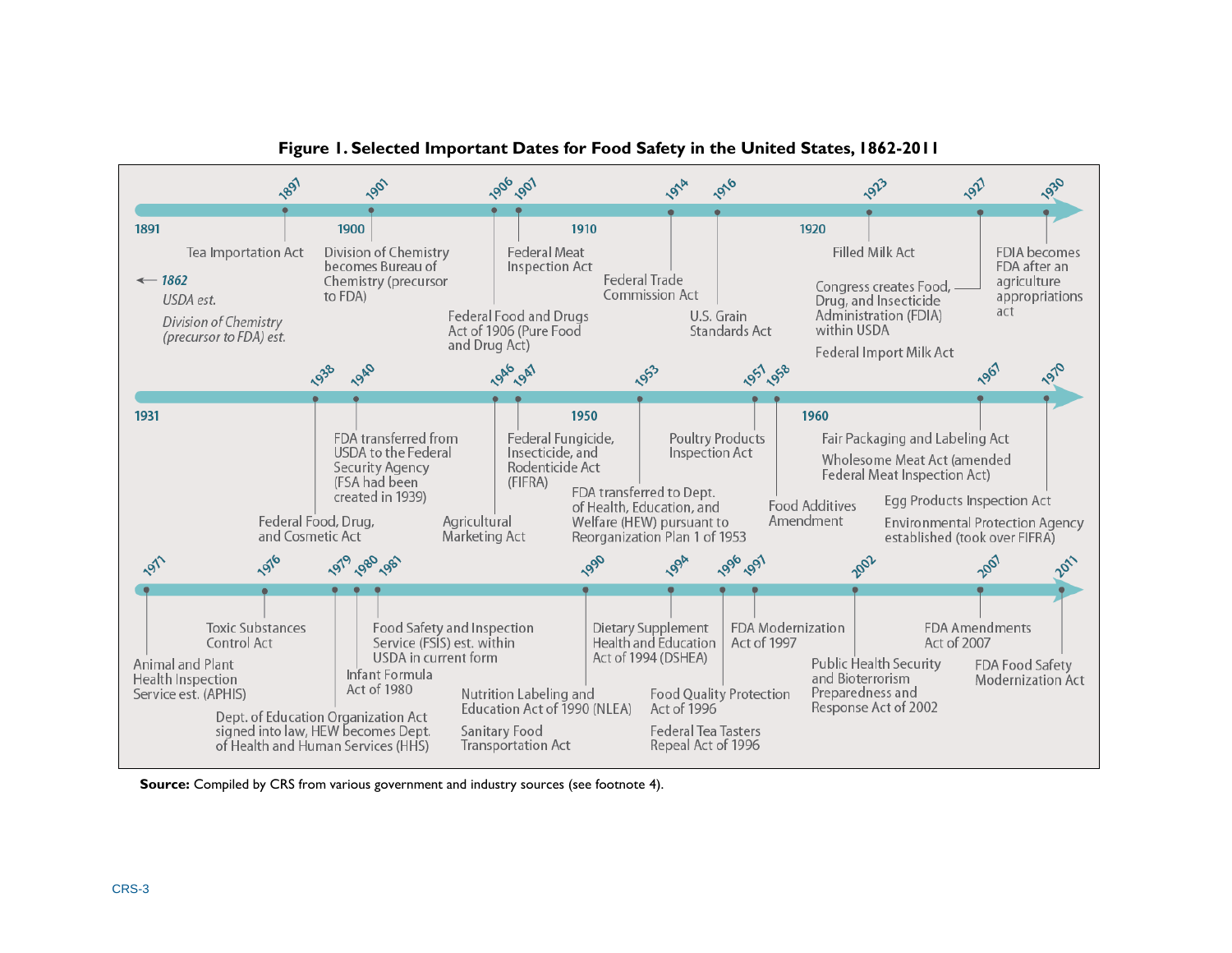<span id="page-6-1"></span>Over the years, GAO has published a series of reports highlighting how food safety oversight in the United States is fragmented and recommending broad restructuring of the nation's food safety system.**<sup>5</sup>** These GAO reports document examples where a number of federal agencies are responsible for some aspect of food safety or product quality, resulting in split agency jurisdiction for some foods. Limited coordination and sharing of information results in often overlapping and/or duplication of efforts. Similar observations are noted in a series of food safety studies by the National Research Council (NRC) and Institute of Medicine (IOM).<sup>6</sup> The NRC/IOM studies further recommend that the core federal food safety responsibilities should reside within a single entity/agency; have a unified administrative structure, clear mandate, and dedicated budget; and maintain full responsibility for oversight of the entire U.S. food supply.

### **Food and Drug Administration**

<span id="page-6-0"></span>FDA has primary responsibility for the safety of most (about 80%-90%) of all U.S. domestic and imported foods. <sup>7</sup> The FDA is responsible for ensuring that all domestic and imported food products—except for most meats and poultry—are safe, nutritious, wholesome, and accurately labeled. Examples of FDA-regulated foods are produce, dairy products, and processed foods. FDA also has oversight of all seafood and shellfish products, and most fish products (except for catfish).<sup>8</sup> FDA has jurisdiction over meats from animals or birds that are not under the regulatory jurisdiction of FSIS. FDA shares some responsibility for the safety of eggs with FSIS. FDA has jurisdiction over establishments that sell or serve eggs or use them as an ingredient in their products.

As described in a memorandum of understanding between FDA and FSIS:<sup>9</sup>

FDA is responsible for implementing and enforcing the Federal Food, Drug, and Cosmetic Act (21 U.S.C. 301, *et seq*.), the Public Health Service Act (42 U.S.C. 201, *et seq*.), the Fair Packaging and Labeling Act (15 U.S.C. 1451 *et seq*.), and parts of the Egg Products Inspection Act [21 U.S.C. §§1031 *et seq*.]. In carrying out its responsibilities under these acts, FDA conducts inspections of establishments that manufacture, process, pack, or hold foods, with the exception of certain establishments that are regulated exclusively by FSIS. FDA also inspects vehicles and other conveyances, such as boats, trains, and airplanes, in which foods are transported or held in interstate commerce.

<sup>8</sup> FSIS was authorized to inspect farmed catfish products under a 2008 farm bill provision (P.L. 110-246, §11016).

 $\overline{a}$ <sup>5</sup> GAO, *High-Risk Series: An Update,* GAO-15-290, February 11, 2015. See also GAO, *Federal Food Safety Oversight: Additional Actions Needed to Improve Planning and Collaboration*, GAO-15-180, December 18, 2014; GAO, *Opportunities to Reduce Potential Duplication in Government Programs, Save Tax Dollars, and Enhance Revenue*, GAO-11-318SP, March 2011; GAO, *Federal Food Safety and Security System: Fundamental Restructuring Is Needed to Address Fragmentation and Overlap*, GAO-04-588T, March 2004; GAO, *Food Safety and Security: Fundamental Changes Needed to Ensure Safe Food*, GAO-02-47T, October 2001; and GAO's reports on Federal Food Safety Oversight (2011, 2008, and 2005).

<sup>6</sup> NRC/IOM, *Enhancing Food Safety: The Role of the Food and Drug Administration*, 2010 (National Academy of Sciences); NRC/IOM, *Ensuring Safe Food from Production to Consumption*, 1998; and NRC/IOM, *Scientific Criteria for Safe Food*, 2003.

 $^7$  FDA's share of the U.S. food supply is approximated by backing out the reported 10%-20% of foods under USDA's jurisdiction. The 20% estimate is based on information reported by GAO in "Revamping Oversight of Food Safety," prepared for the 2009 Congressional and Presidential Transition, and appears to represent proportions of total spending for food consumed at home. The 10% estimate is based on data from USDA-ERS on U.S. per capita food consumption. See also Department of Homeland Security (DHS), "National Infrastructure Protection Plan: Agriculture and Food Sector Snapshot," http://www.dhs.gov/food-and-agriculture-sector.

<sup>9</sup> MOU 225-99-2001 (between USDA's FSIS and FDA), http://www.fda.gov/aboutfda/partnershipscollaborations/ memorandaofunderstandingmous/domesticmous/ucm117094.htm.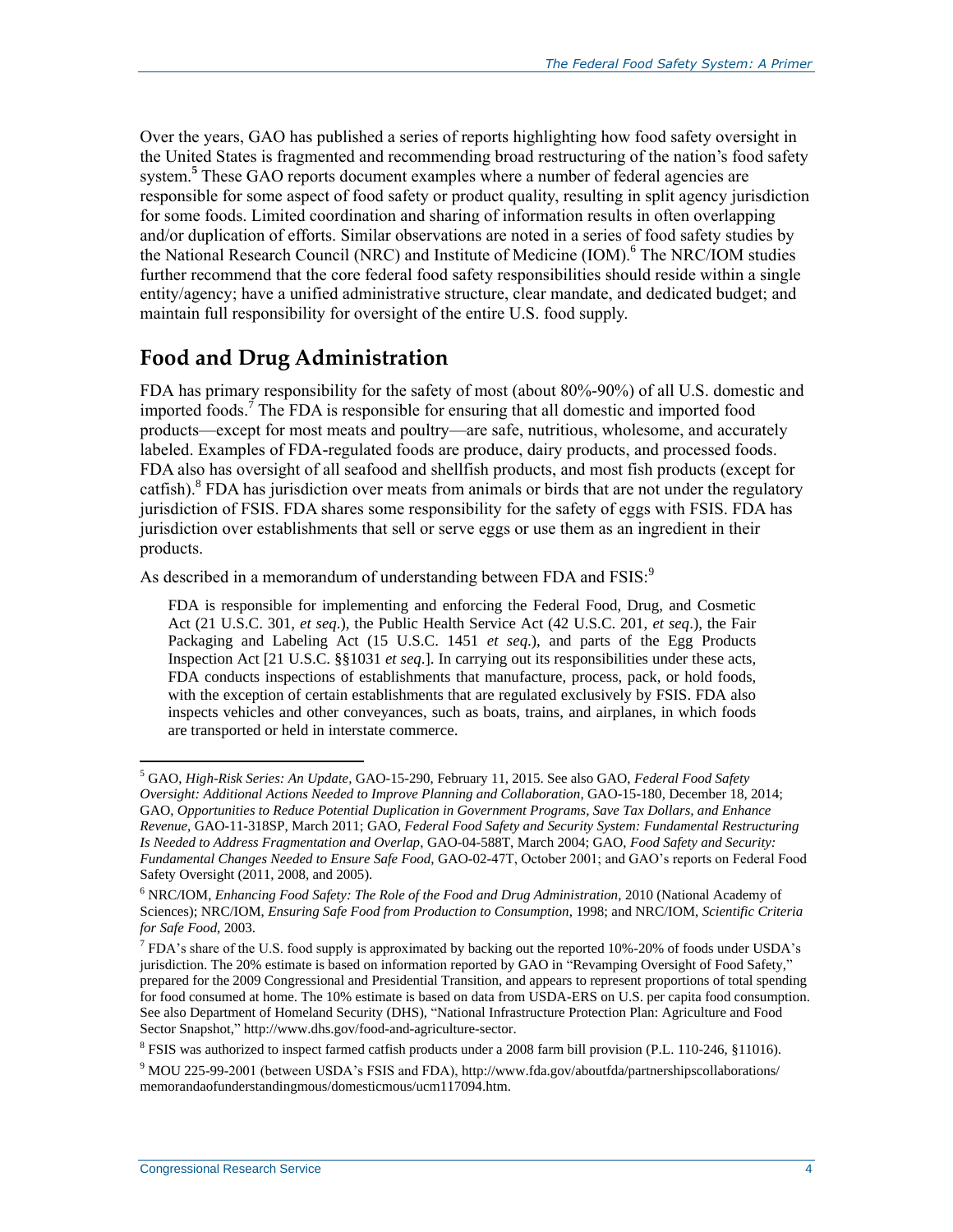In addition, the  $111<sup>th</sup>$  Congress passed comprehensive food safety legislation with the FDA Food Safety Modernization Act (FSMA, P.L. 111-353), amending the Federal Food, Drug, and Cosmetic Act (FFDCA). FSMA was the largest expansion of FDA's food safety authorities since the  $1930s$ .<sup>10</sup> FSMA did not directly address meat and poultry products under USDA's jurisdiction. New rules governing FDA's food inspection regime of both domestic and imported foods under the agency's jurisdiction are now being implemented. For more information, see CRS Report R43724, *Implementation of the FDA Food Safety Modernization Act (FSMA, P.L. 111-353)*.

In the Washington, DC, area, two FDA offices are the focal point for food safety-related activities. The Center for Food Safety and Applied Nutrition (CFSAN) is responsible for (1) conducting and supporting food safety research; (2) developing and overseeing enforcement of food safety and quality regulations; (3) coordinating and evaluating FDA's food surveillance and compliance programs; (4) coordinating and evaluating cooperating states' food safety activities; and (5) developing and disseminating food safety and regulatory information to consumers and industry. FDA's Center for Veterinary Medicine (CVM) is responsible for ensuring that all animal drugs, feeds (including pet foods), and veterinary devices are safe for animals, are properly labeled, and produce no human health hazards when used in food-producing animals.

The FDA also cooperates with over 400 state agencies across the nation to carry out a wide range of food safety regulatory activities. However, the state agencies are primarily responsible for actual inspection. FDA works with the states to set the safety standards for food establishments and commodities and evaluates the states' performance in upholding such standards as well as any federal standards that may apply. FDA also contracts with states to use their food safety agency personnel to carry out certain field inspections in support of FDA's own statutory responsibilities.

### **Food Safety and Inspection Service**

FSIS regulates the safety, wholesomeness, and proper labeling of most domestic and imported meat and poultry and their products sold for human consumption, comprising roughly 10%-20% of the U.S. food supply.<sup>11</sup> As described in a memorandum of understanding between FDA and FSIS, FSIS's jurisdiction is as follows:<sup>12</sup>

FSIS is responsible for implementing and enforcing the Federal Meat Inspection Act (21 U.S.C. 601, *et seq*.), the Poultry Products Inspection Act (21 U.S.C. 451, *et seq*.), and parts of the Egg Products Inspection Act (21 U.S.C. 1031, *et seq*.). In carrying out its responsibilities under these acts, FSIS places inspectors in meat and poultry slaughterhouses and in meat, poultry, and egg processing plants. FSIS also conducts inspections of warehouses, transporters, retail stores, restaurants, and other places where meat, poultry, and egg products are handled and stored. In addition, FSIS conducts voluntary inspections under the Agriculture Marketing Act (7 U.S.C. 1621, *et seq*.).

The Federal Meat Inspection Act (FMIA) of 1906, as amended, requires USDA to inspect all cattle, sheep, swine, goats, horses, mules, and other equines slaughtered and processed for human consumption. The Poultry Products Inspection Act (PPIA) of 1957, as amended, gives USDA the authority to inspect poultry meat. The PPIA mandates USDA inspection of any domesticated

 $\overline{a}$ <sup>10</sup> For more information, see CRS Report R40443, *The FDA Food Safety Modernization Act (P.L. 111-353)*. FSMA does not directly address meat and poultry products under USDA's jurisdiction.

<sup>&</sup>lt;sup>11</sup> See footnot[e 7.](#page-6-0)

<sup>&</sup>lt;sup>12</sup> MOU 225-99-2001 (between USDA's FSIS and FDA), http://www.fda.gov/aboutfda/partnershipscollaborations/ memorandaofunderstandingmous/domesticmous/ucm117094.htm.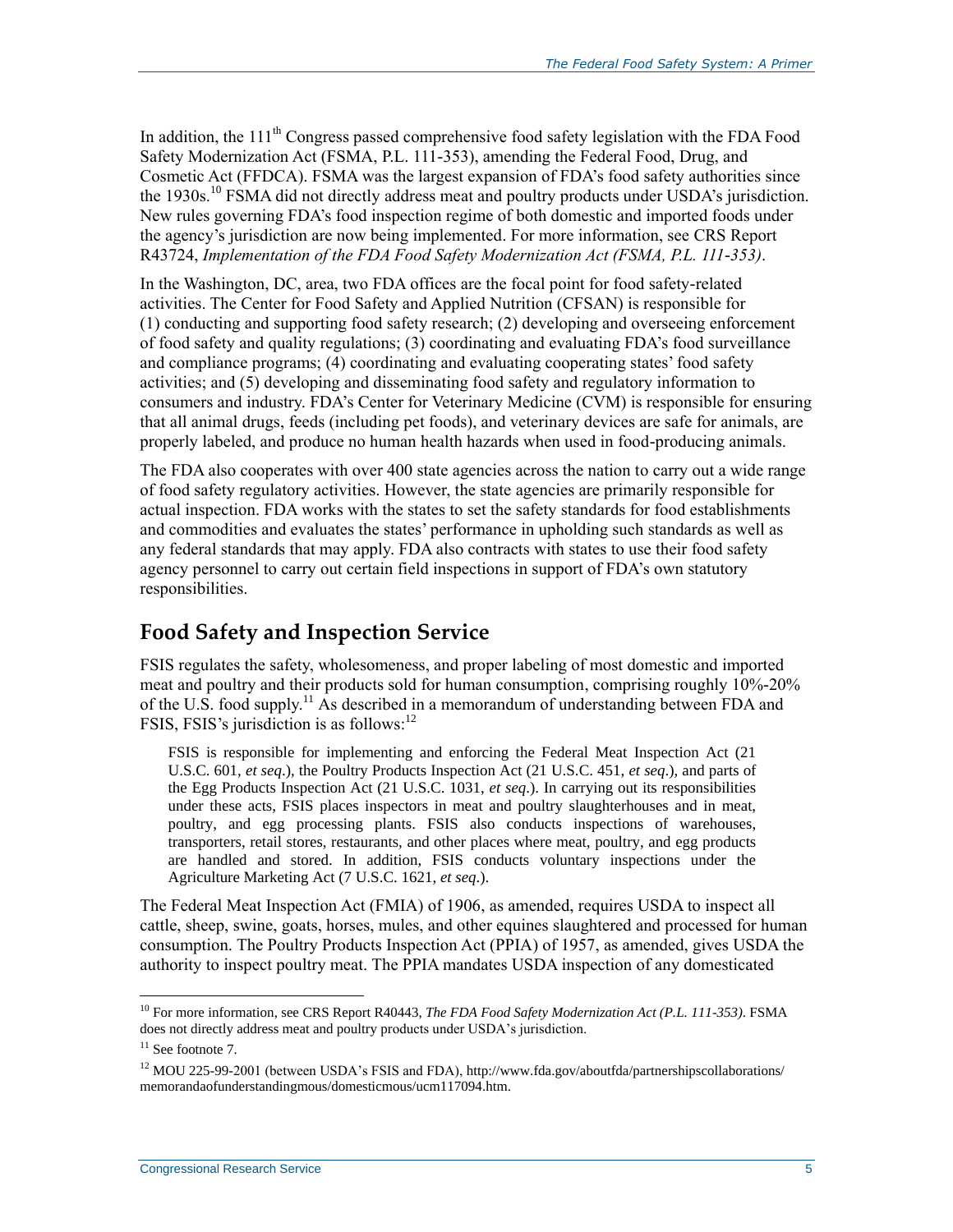birds (chickens, turkeys, ducks, geese, guineas, ratites [ostrich, emu, and rhea], and squab (pigeons up to one month old]) intended for use as human food. The Egg Products Inspection Act, as amended, provides USDA authority to inspect liquid, frozen, and dried egg products. Each of these laws contains provisions governing USDA's authority to label food products under its jurisdiction.<sup>13</sup>

Under the authority of the Agricultural Marketing Act of 1946 as amended, USDA's FSIS may provide voluntary inspection for buffalo, antelope, reindeer, elk, migratory waterfowl, game birds, and rabbits. This type of inspection is performed by FSIS on a fee-for-service basis. However, these meat and poultry species are still within the purview of FDA under FFDCA, whether or not inspected under the voluntary FSIS program. FDA has jurisdiction over meat products from such species in interstate commerce, even if they bear the USDA inspection mark. FDA also has jurisdiction over shell eggs. In addition, the 2008 farm bill requires that FSIS inspect and grade farmed catfish products. $14$ 

Meat and poultry animals and products undergo continuous (i.e., 100%) inspection, which may in turn act as a deterrent to fraud in some cases. FSIS inspects all meat and poultry animals to look for signs of disease, contamination, and other abnormal conditions, both before and after slaughter ("antemortem" and "postmortem," respectively), on a continuous basis—meaning that no animal may be slaughtered and dressed unless an inspector has examined it. One or more federal inspectors are on the line during all hours the plant is operating. Processing plants visited once every day by an FSIS inspector are considered to be under continuous inspection in keeping with the laws. Inspectors monitor operations, check sanitary conditions, examine ingredient levels and packaging, review records, verify food safety plans, <sup>15</sup> and conduct statistical sampling and testing of products for pathogens and residues during their inspections.<sup>16</sup>

FSIS is responsible for certifying that foreign meat and poultry plants are operating under an inspection system equivalent to the U.S. system before they can export their product to the United States.<sup>17</sup> Meat and poultry imports are 100% visually inspected (process-based, documentation, labeling), although physical inspections of imports may be more random. FSIS conducts evaluations of foreign meat safety programs and visits establishments to determine whether they are providing a level of safety equivalent to that of U.S. safeguards. No foreign plant can ship meat or poultry to the United States unless its country has received such an FSIS determination.

Twenty-seven states operate their own meat and/or poultry inspection programs. FSIS is statutorily responsible for ensuring that the states' programs are at least equal to the federal program.<sup>18</sup> Plants processing meat and poultry under state inspection can market their products

<sup>&</sup>lt;sup>13</sup> "A Guide to Federal Food Labeling Requirements for Meat, Poultry, and Egg Products," prepared for USDA Food Safety and Inspection Service by Hogan & Hartson, LLP, August, 2007.

<sup>&</sup>lt;sup>14</sup> FSIS was authorized to inspect farmed catfish products under a 2008 farm bill provision (P.L. 110-246, §11016). The 2014 farm bill (P.L. 113-79, §12106) reconfirmed this provision and also mandated that USDA and FDA enter into an agreement to improve interagency cooperation and prevent duplication. See MOU 225-14-0009 (http://www.fda.gov/ aboutfda/partnershipscollaborations/memorandaofunderstandingmous/domesticmous/ucm396294.htm). FSIS promulgated final regulations in December 2015 (80 *Federal Register* 231: 75590-75630, December 2, 2015) and started implementing the rule in March 2016.

<sup>&</sup>lt;sup>15</sup> In a Hazard Analysis and Critical Control Point (HACCP) plan a facility must identify each point in its processes where contamination could occur ("critical control point") and have a plan to control it, as well as document and maintain records.

<sup>16</sup> For more information, see CRS Report RL32922, *Meat and Poultry Inspection: Background and Selected Issues*.

<sup>&</sup>lt;sup>17</sup> For information, see FSIS, "FSIS Import Procedures for Meat, Poultry & Egg Products," http://www.fsis.usda.gov/.

<sup>&</sup>lt;sup>18</sup> USDA. "States Operating their Own MPI Programs," https://www.fsis.usda.gov/wps/portal/fsis/topics/inspection/ (continued...)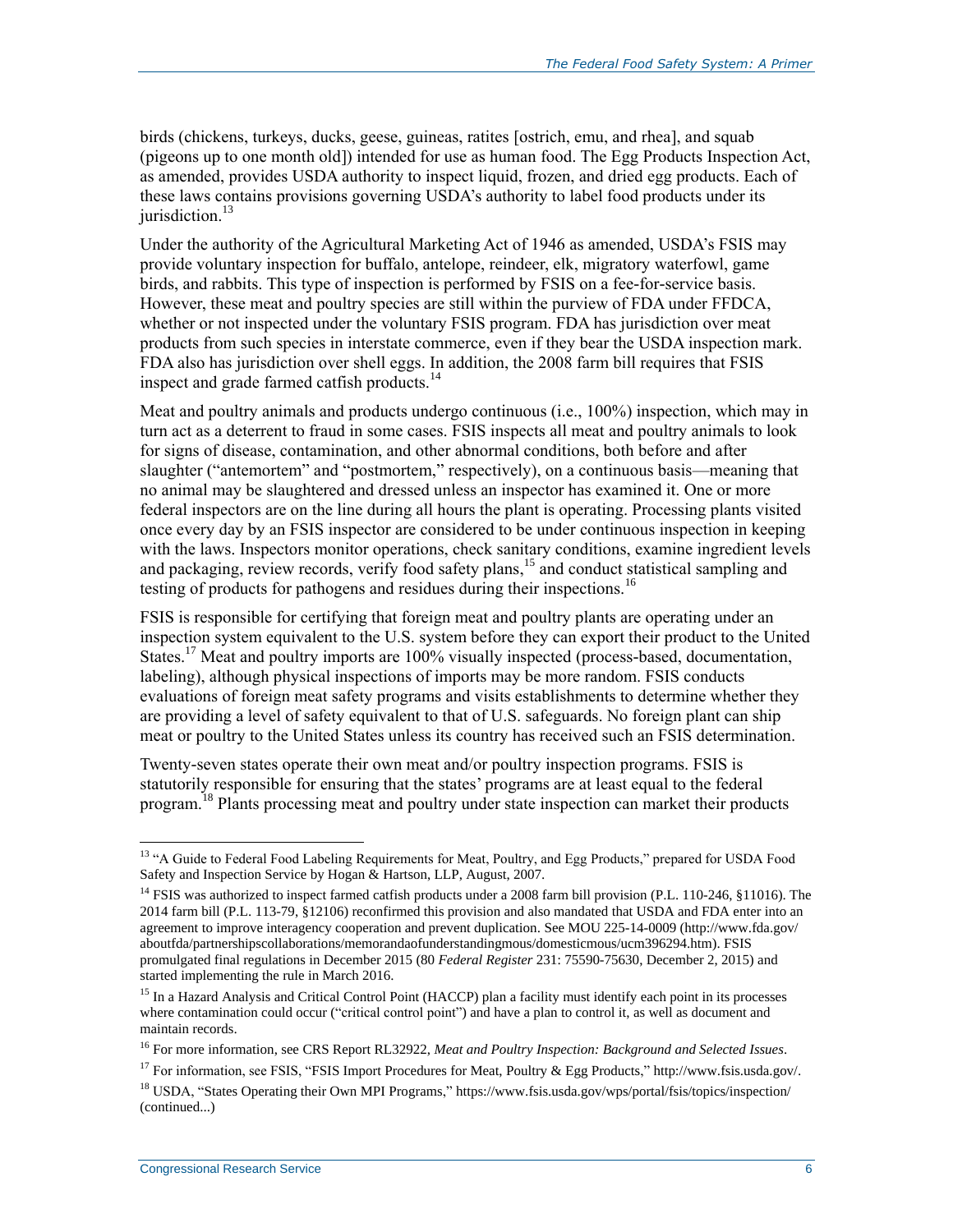only within the state. If a state chooses to discontinue its own inspection program, or if FSIS determines that it does not meet the agency's equivalency standards, FSIS must assume the responsibility for inspection if the formerly state-inspected plants are to remain in operation. FSIS also has cooperative agreements with more than two dozen states under which state inspection personnel are authorized to carry out federal inspection in meat and/or poultry plants. Products from these plants may travel in interstate commerce.<sup>19</sup>

#### **Centers for Disease Control and Prevention**

CDC is responsible for (1) monitoring, identifying, and investigating foodborne disease problems to determine the contributing factors; (2) working with FDA, FSIS, National Marine Fisheries Service (NMFS), state and local public health departments, universities, and industry to develop control methods; and (3) evaluating the effect of control methods. CDC's "FoodNet" is a collaborative project with the FDA and USDA to improve data collection on foodborne illness outbreaks. FoodNet includes active surveillance of clinical microbiology laboratories to obtain a more accurate accounting of positive test results for foodborne illness; a physician survey to determine testing and laboratory practices; population surveys to identify illnesses not reported to doctors; and research studies to obtain new and more precise information about which food items or other exposures may cause diseases. FoodNet data allow CDC to have a clearer picture of the incidence and causes of foodborne illness and to establish baseline data against which to measure the success of changes in food safety programs. The Public Health Service Act (42 U.S.C. §§201, *et seq*.) provides legislative authority for CDC's food safety-related activities.

#### **National Marine Fisheries Service**

Although the FDA is the primary agency responsible for ensuring the safety, wholesomeness, and proper labeling of domestic and imported seafood products, the National Marine Fisheries Service (NMFS), which is part of the U.S. Department of Commerce, conducts, on a fee-forservice basis, a voluntary seafood inspection and grading program that focuses on marketing and quality attributes of U.S. fish and shellfish.<sup>20</sup> The primary legislative authority for NMFS's inspection program is the Agricultural Marketing Act of 1946, as amended (7 U.S.C. §§1621 *et seq*.). NMFS has approximately 160 seafood safety and quality inspectors, and inspection services are funded with user fees. NMFS works with FDA, which helps provide training and other technical assistance to NMFS. Under the program, NMFS inspects a reported 20% of the seafood consumed in the United States.<sup>21</sup>

#### **Environmental Protection Agency**

EPA has the statutory responsibility for ensuring that the chemicals used on food crops do not endanger public health. EPA's Office of Pesticide Programs is the part of the agency that (1) registers new pesticides and determines residue levels for regulatory purposes; (2) performs

<sup>(...</sup>continued)

state-inspection-programs/state-inspection-and-cooperative-agreements/states-operating-their-own-mpi-programs.

<sup>&</sup>lt;sup>19</sup> The 2008 farm bill (P.L. 110-246, §11017) contained new provisions intended to enable more interstate shipment of state-inspected products.

<sup>&</sup>lt;sup>20</sup> National Oceanic and Atmospheric Administration (NOAA) Seafood Inspection Program,

http://www.seafood.nmfs.noaa.gov/. See also CRS Report RS22797, *Seafood Safety: Background and Issues.*

<sup>21</sup> NOAA, "Inspecting Seafood—A Highly Trained Nose Knows," *Fishwatch.gov*, October 2012.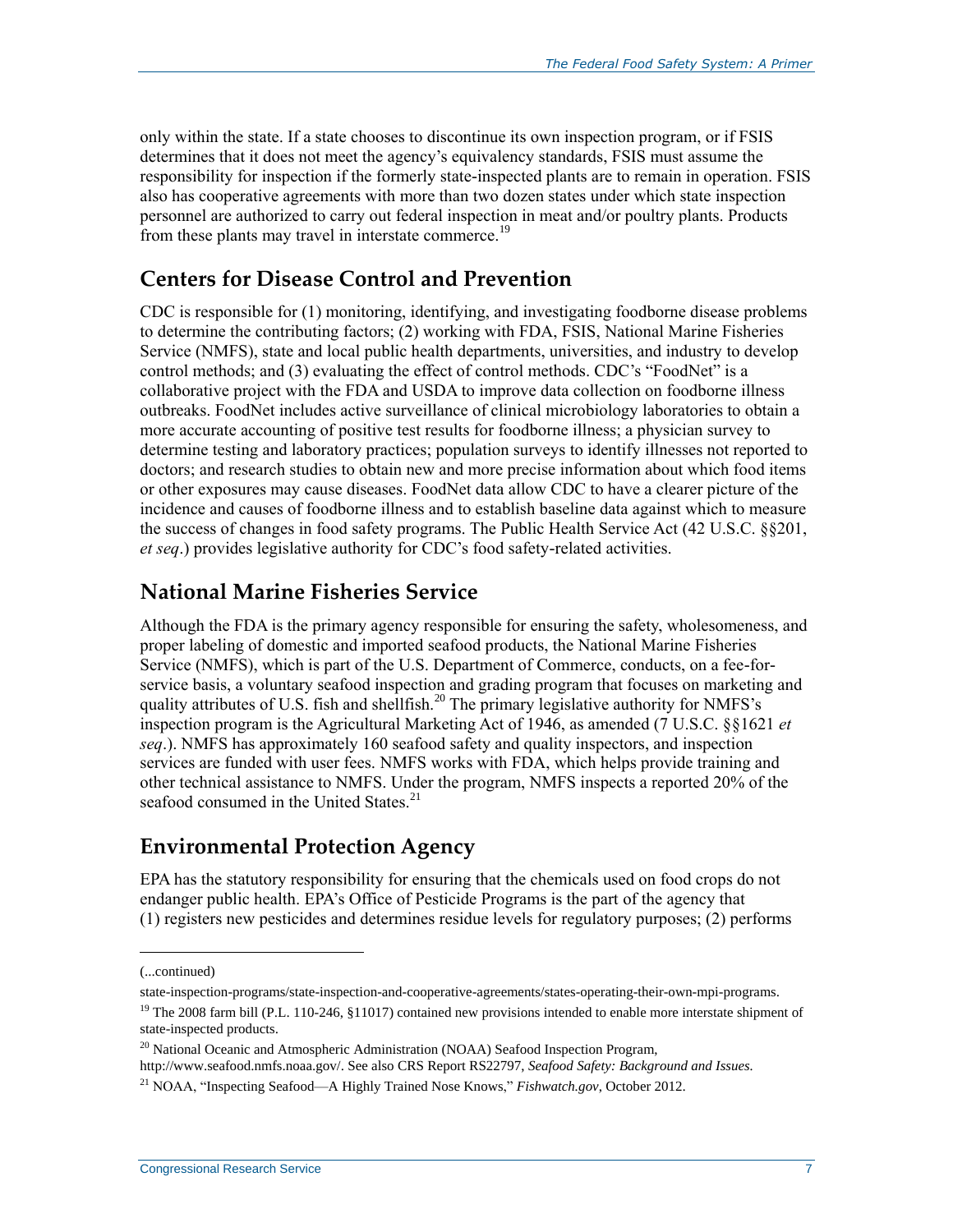special reviews of pesticides of concern; (3) reviews and evaluates all the health data on pesticides; (4) reviews data on pesticides' effects on the environment and on other species; (5) analyzes the costs and benefits of pesticide use; and (6) interacts with EPA regional offices, state regulatory counterparts, other federal agencies involved in food safety, the public, and others to keep them informed of EPA regulatory actions. The Federal Insecticide, Fungicide, and Rodenticide Act, as amended (7 U.S.C. §§136 *et seq.*), and FFDCA, as amended (21 U.S.C. §§301 *et seq.*), are the primary authorities for EPA's activities in this area.

### **Agricultural Marketing Service**

USDA's Agricultural Marketing Service (AMS) is responsible for establishing quality and marketing grades and standards for many foods (including dairy products, fruits and vegetables, livestock, meat, poultry, seafood, and shell eggs) and for certifying quality programs and conducting quality grading services. Accordingly, AMS is primarily responsible for ensuring product *quality* and not food *safety*. USDA programs establishing quality grade standards to encourage uniformity and consistency in commercial practices are provided for under the Agricultural Marketing Act of 1946 (7 U.S.C. §1621).

AMS also administers the Pesticide Data Program (PDP), a cooperative federal-state residue testing program through which it collects data on residual pesticides, herbicides, insecticides, fungicides, and growth regulators in over 50 different commodities.<sup>22</sup> The pesticides and commodities to be tested each year are chosen based on EPA data needs and on information about the types and amounts foods consumed, in particular, by infants and children. Authorization for the program is under the Federal Food, Drug, and Cosmetic Act, as amended by the 1996 Food Quality Protection Act (21 U.S.C. §§301 *et seq.*).

### **Other Federal Agencies**

Among the other agencies that play a role in food safety, USDA's Agricultural Research Service (ARS) performs food safety research in support of FSIS's inspection program. It has scientists working in animal disease bio-containment laboratories in Plum Island, NY, and Ames, IA. USDA's Animal and Plant Health Inspection Service (APHIS) indirectly protects the nation's food supply through programs to protect plant and animal resources from domestic and foreign pests and diseases, such as brucellosis and bovine spongiform encephalopathy (BSE, or "mad cow" disease). The Department of Homeland Security (DHS) is to coordinate many food security activities, including at U.S. borders.

## **Funding and Staffing for Food Safety Programs**

Historically, federal funding and staffing levels between FDA and FSIS have been disproportionate to their respective responsibilities for addressing food safety activities. Although FSIS is responsible for roughly 10%-20% of the U.S. food supply, it has received about 60% of the two agencies' combined food safety budget. Although FDA has been responsible for 80%- 90% of the U.S. food supply, a few years ago it received about 40% of the combined budget for federal food safety activities (**[Table 1](#page-11-0)**). Staffing levels also have varied considerably among the two agencies: FSIS staff numbered around 9,400 FTEs in FY2010, while FDA staff working on food-related activities numbers about 3,400 FTEs.

 $^{22}$  For more information, see AMS's website, https://www.ams.usda.gov/datasets/pdp.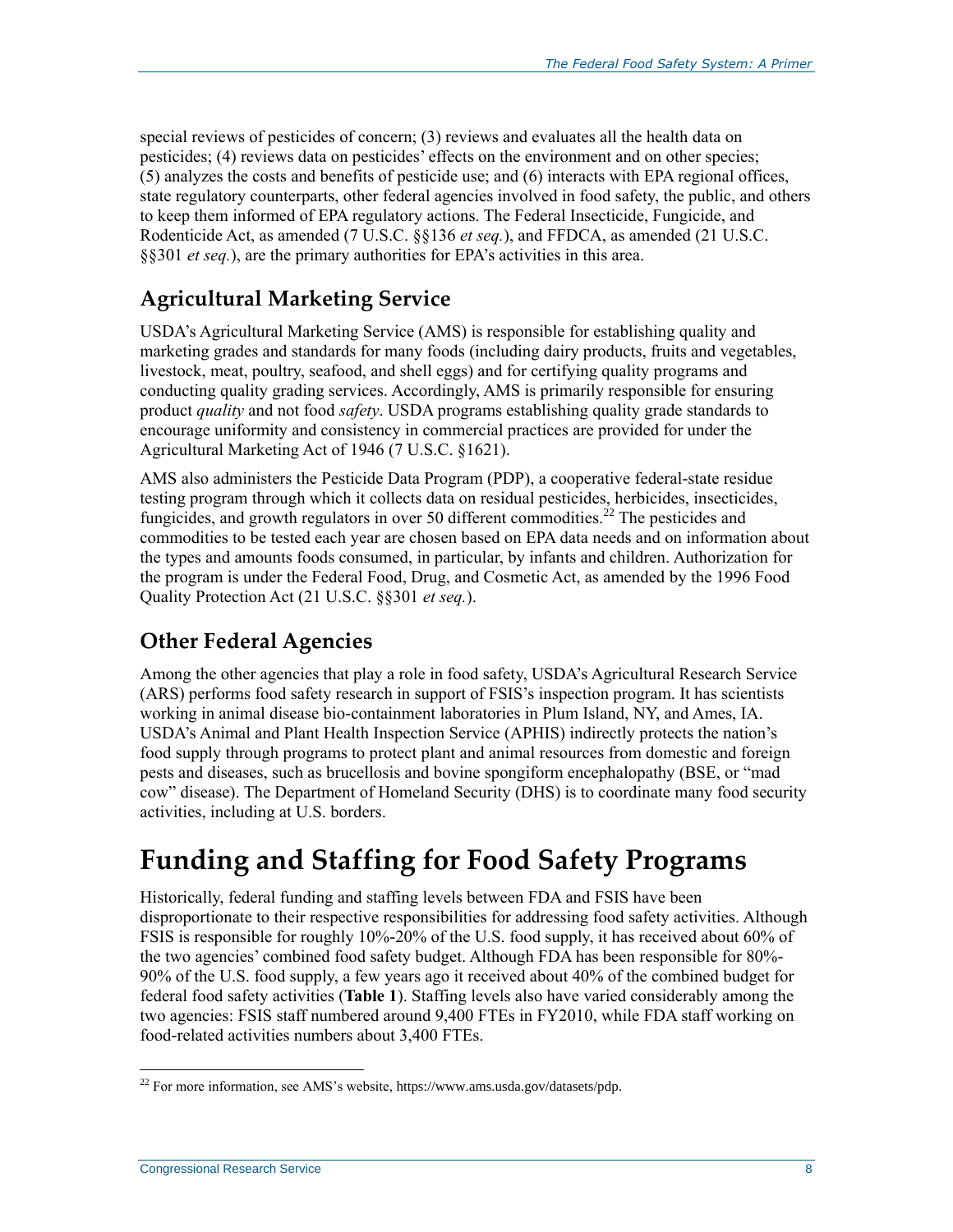In recent years, however, the balance of overall funding for food safety between FDA and USDA has started to shift. Congressional appropriators have increased funding for FDA food activities, which more than doubled from \$435.5 million in FY2005 to \$987.3 million in FY2016 (**[Table 1](#page-11-0)**). Funding for FSIS remained mostly unchanged to slightly lower overall. The Food Safety Modernization Act (FSMA) also provided for additional limited funding through certain types of industry-paid user fees.

<span id="page-11-0"></span>

| Agency/Year                            | <b>Federal Full-Time</b><br>Equivalents (FTEs) <sup>a</sup> | <b>Appropriation</b> b | <b>Total Program Level, Food Safety</b><br>(incl. other funding and fees) |
|----------------------------------------|-------------------------------------------------------------|------------------------|---------------------------------------------------------------------------|
| HHS Food and Drug Administration (FDA) |                                                             |                        |                                                                           |
| FY2009 Actual                          | 2,995                                                       | 712.8                  | <b>NA</b>                                                                 |
| FY2010 Actual                          | 3,387                                                       | 783.2                  | <b>NA</b>                                                                 |
| FY2011 Actual                          | 3,605                                                       | 836.2                  | 1,107.4                                                                   |
| FY2012 Actual                          | 3,611                                                       | 866.1                  | 1,144.7                                                                   |
| FY2013 Actual <sup>c</sup>             | 3,642                                                       | 796.6                  | 1,069.1                                                                   |
| FY2014 Actual                          | 3,650                                                       | 900.3                  | 1,188.0                                                                   |
| FY2015 Actual                          | 3,667                                                       | 903.4                  | 1,214.5                                                                   |
| FY2016, Enacted                        | 3,876                                                       | 987.3                  | <b>NA</b>                                                                 |
|                                        | <b>USDA Food Safety and Inspection Service (FSIS)</b>       |                        |                                                                           |
| FY2009 Actual                          | 9,343                                                       | 1,091.3                | 1,226.5                                                                   |
| FY2010 Actual                          | 9,401                                                       | 1,018.5                | 1,176.6                                                                   |
| FY2011 Actual                          | 9,465                                                       | 1,006.4                | 1,187.0                                                                   |
| FY2012 Actual                          | 9,351                                                       | 1,004.2                | 1,170.8                                                                   |
| FY2013 Actual <sup>c</sup>             | 9,158                                                       | 976.7                  | 1,162.0                                                                   |
| FY2014 Actual                          | 8,933                                                       | 1,010.7                | 1,170.0                                                                   |
| FY2015 Actual                          | 8,938                                                       | 1,016.5                | 1,206.7                                                                   |
| FY2016, Enacted                        | 8,938                                                       | 1,014.9                | <b>NA</b>                                                                 |

| <b>Table 1. Food Safety Appropriations</b>                                      |  |
|---------------------------------------------------------------------------------|--|
| (ETEs as indicated and budget and appropriation figures in millions of dollars) |  |

**Sources:** CRS, from annual agency budget justifications for FDA (http://www.fda.gov/AboutFDA/ ReportsManualsForms/Reports/BudgetReports/default.htm) and FSIS (http://www.obpa.usda.gov/ explan\_notes.html). The "Appropriation" amount excludes all user fees. Estimated "Total Program Level, Food Safety" for FDA was provided by FDA budget staff (October-December, 2015).

**Notes: NA = Not available.** 

<span id="page-11-1"></span>a. Reflects appropriations for "Foods Program" only (excluding existing or proposed user fees). Appropriators specify amounts for product-specific programs in FDA. The Foods Program includes all food activities, not only those focused on food safety.

- <span id="page-11-2"></span>b. For FDA, reflects available funding for total food safety activities all across FDA programs and also user fees. For FSIS, includes existing fees and trust fund for overtime, holiday, and voluntary inspection.
- <span id="page-11-3"></span>c. Based on each agency's FY2013 sequestration operating plans and FY2014 operating plans. For more information see CRS Report R43110, *Agriculture and Related Agencies: FY2014 and FY2013 (Post-Sequestration) Appropriations*.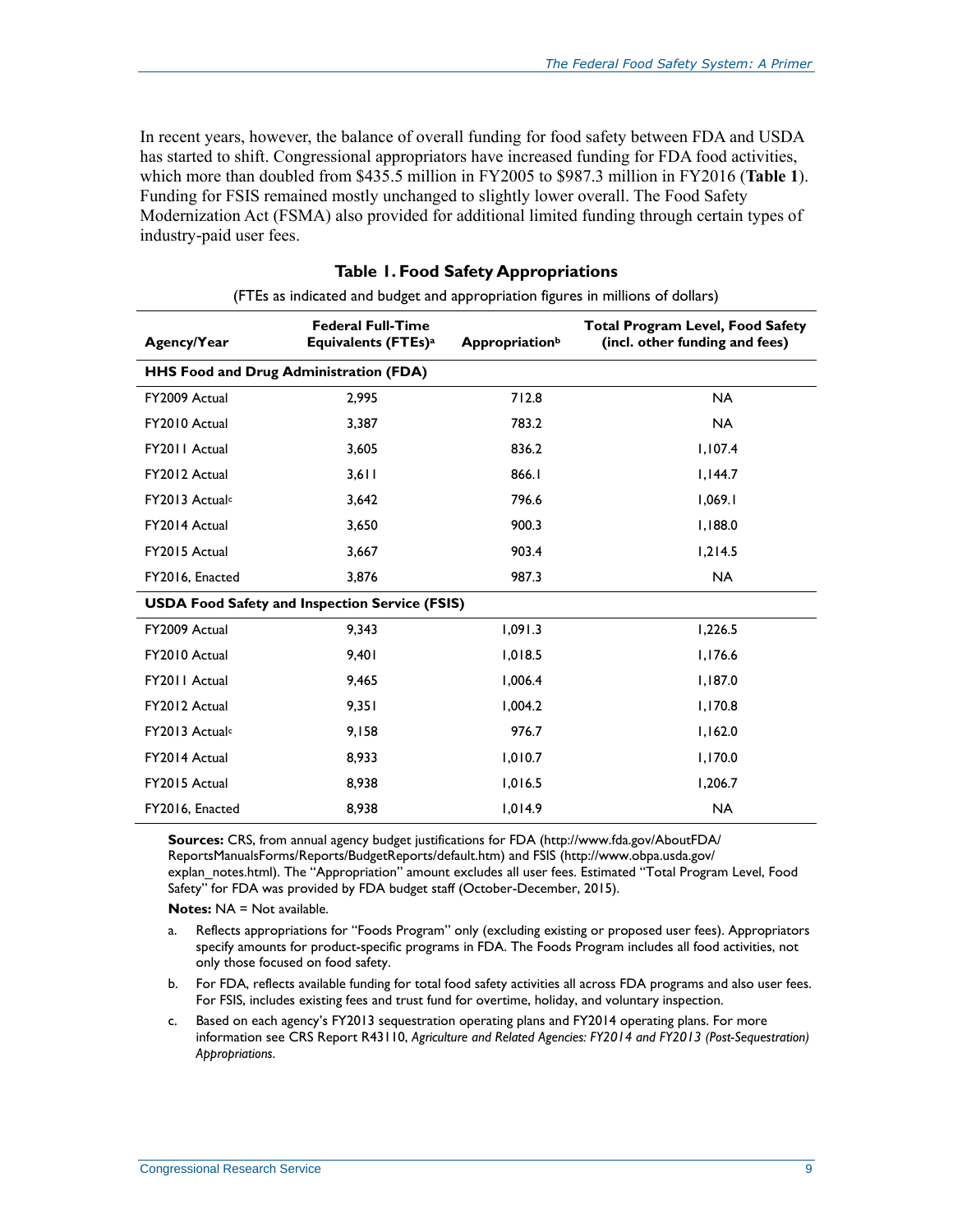FSMA—comprehensive food safety legislation enacted in the 111<sup>th</sup> Congress—authorized additional appropriations and staff for FDA's future food safety activities.<sup>23</sup> FSMA was the largest expansion of FDA's food safety authorities since the 1930s. Among its many provisions, FSMA authorized increased frequency of inspections at food facilities, tightened record-keeping requirements, extended oversight to certain farms, and mandated product recalls. It required food processing, manufacturing, shipping, and other facilities to conduct food safety plans of the most likely safety hazards and design and implement risk-based controls. It also mandated improvements to the nation's foodborne illness surveillance systems and increased scrutiny of food imports, among other provisions. FSMA did not directly address meat and poultry products under USDA's jurisdiction.

Although Congress authorized appropriations when it enacted FSMA, it did not provide the funding needed for FDA to perform these activities, and FDA funding for FSMA implementation and other food safety activities has been lower than what agency officials have said is needed to fully implement the law. Previously, FDA reported that an additional \$400 million to \$450 million per year above the FY2012 base is needed to fully implement FSMA.<sup>24</sup> The enacted FY2016 Agriculture appropriation provided for a \$104.5 million increase in budget authority for FDA's food safety activities, including FSMA implementation.<sup>25</sup> For additional information, see CRS Report R44309, *FY2016 Appropriations: Selected Federal Food Safety Agencies*. Funding levels specific to food safety responsibilities at other federal and state agencies are not readily available.

Although FDA staff working on food-related activities has increased, actual staffing levels remain below that mandated in FSMA. Among its many provisions, FSMA mandated an increase in the number of food safety inspectors within FDA and expanded the agency's authority to increase inspection of domestic and foreign food facilities. FSMA states a "goal of not fewer than ... 5,000 staff members in fiscal year 2014."<sup>26</sup> Instead, FDA reports actual staffing levels at 3,700 FTEs in FY2015 (**[Table 1](#page-11-0)**). FSIS staff number about 8,900 FTEs, a reduction from that in previous years.

The discrepancy between the number of FDA and FSIS inspectors is, in part, attributable to differences in how each agency fulfills its respective inspection mandate. Whereas FDA inspection involves primarily review and sampling, FSIS personnel inspect all meat and poultry animals at slaughter on a continuous basis, requiring that at least one federal inspector is on the line during all hours the plant is operating. Processing inspection does not require an FSIS inspector to remain constantly on the production line or to inspect every item. Instead, inspectors are on site daily to monitor the plant's adherence to the standards for sanitary conditions, ingredient levels, and packaging and to conduct statistical sampling and testing of products. Because all plants are visited daily, processing inspection is also considered to be continuous.

 $^{23}$  P.L. 111-353 amended the Federal Food, Drug, and Cosmetic Act (FFDCA).

<sup>24</sup> FDA, *Building Domestic Capacity to Implement the FDA Food Safety Modernization Act (FSMA)*, May 2013.

 $25$  P.L. 114-113 explanatory text (Division A, Agriculture, Rural Development, Food and Drug Administration, and Related Agencies Appropriations Act, 2016, p. 29). For information on FSMA implementation, see CRS Report R43724, *Implementation of the FDA Food Safety Modernization Act (FSMA, P.L. 111-353)*.

<sup>&</sup>lt;sup>26</sup> FSMA, P.L. 111-353, §401. By fiscal year, staff level increases were authorized to a total of not fewer than 4,000 staff members (FY2011); 4,200 staff (FY2012); 4,600 staff (FY2013); and 5,000 staff (FY2014).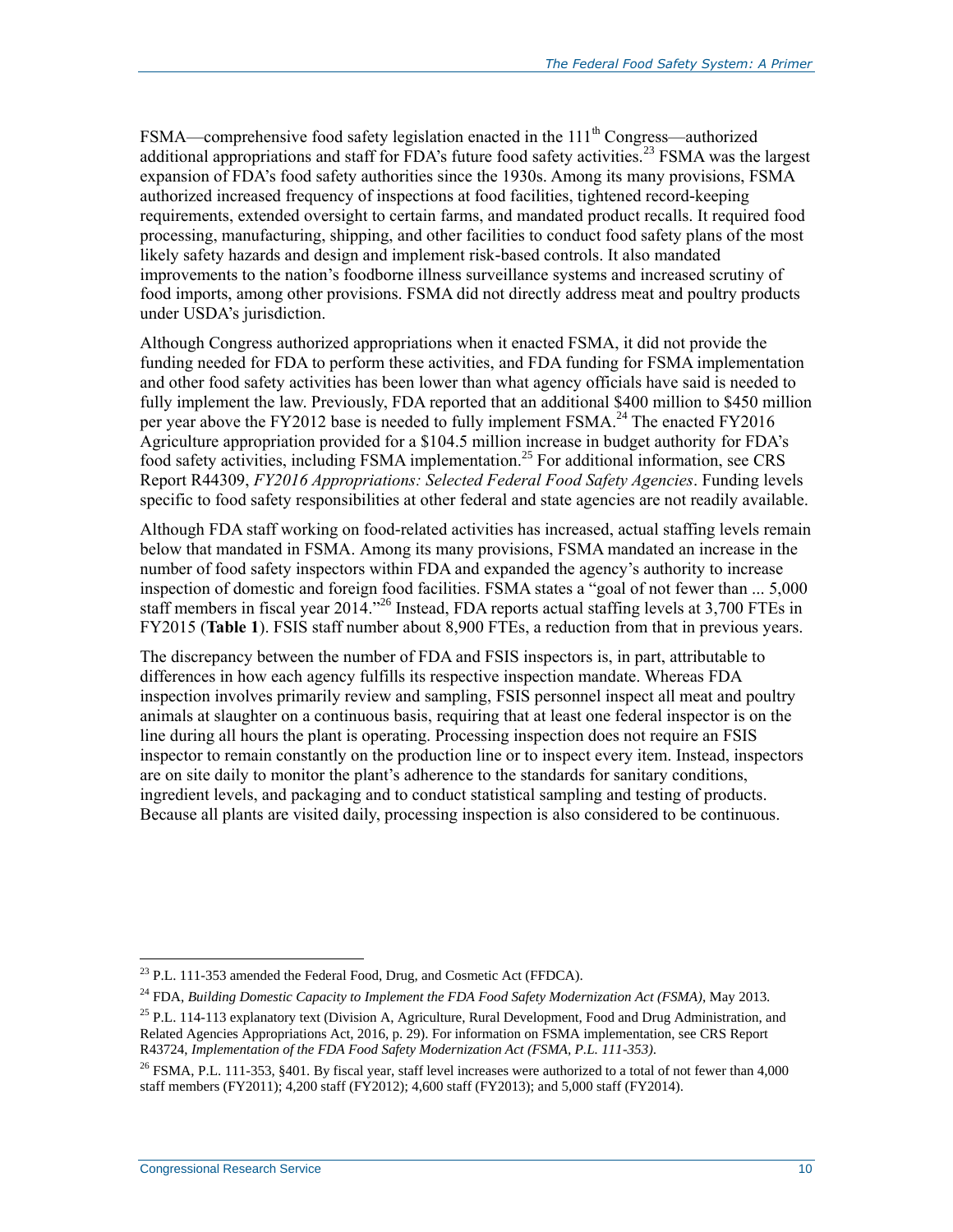# **Federal Food Safety Inspections**

### **Food and Drug Administration**

As of February 2016, a reported more than 300,000 domestic and foreign food facilities were registered with the agency and are potentially subject to inspection FDA reports.<sup>27</sup> Of these, about 88,000 facilities are domestic (U.S.) registrations, and 212,000 facilities are foreign registrations. Registration of domestic and foreign food facilities is required under the Public Health Security and Bioterrorism Preparedness and Response Act of 2002 ("Bioterrorism Act," P.L. 107-188).<sup>28</sup> Most recent available information for FY2012 indicate that FDA and the states under contract with FDA inspected 24,462 domestic food facilities and  $1,342$  foreign food facilities<sup>29</sup> (**[Table 2](#page-14-0)**).

Data compiled by FDA indicate that, on average, between 10% and 30% of all domestic facilities are inspected by FDA annually, most of which are considered "high-risk" facilities. Estimates of unannounced compliance inspections of domestic establishments by FDA officials range from once every five years to once every 10 years, on average, although the agency claims to visit about 6,000 so-called "high-risk" facilities on an annual basis. In general, FDA relies on notifications from within the industry or from other federal or state inspection personnel to alert it to situations calling for increased inspection.

FDA inspection rates of imported foods are much lower, with a reported roughly 2% of all food import lines being physically examined by FDA. Previously, GAO reported that FDA inspections covered only about 1% of the food imported under its jurisdiction.<sup>30</sup> Although FDA is not able to physically inspect a large percentage of food entering the United States, FDA electronically screens all import entries using an automated system known as Predictive Risk-based Evaluation for Dynamic Import Compliance Targeting (PREDICT) information technology system.<sup>31</sup> In addition, FDA can issue import bulletins to signal field inspectors to pay special attention to a particular product, or a range of products from a particular producer, shipper, or importer.<sup>32</sup>

<sup>&</sup>lt;sup>27</sup> FDA, "Registration Statistics," http://www.fda.gov/food/guidanceregulation/foodfacilityregistration/ucm236512.htm. Previously FDA had reported a much greater number of registered facilities, totaling 450,000 facilities (see **[Table 2](#page-14-0)**). Following the agency's 2012 Biennial Registration Renewal, FDA reports "there was a significant decrease in the number of registered facilities as a result of facilities failing to renew their registration." Prior to 2012 there was no reregistration requirement. Although some facilities that should have reregistered may have failed to reregister, in some cases facility registrations had remained registered over the years even though the facility had ceased operations.

 $^{28}$  The Bioterrorism Act directed FDA to take steps to protect the public from a threatened or actual terrorist attack on the U.S. food supply and other food-related emergencies. Under the act, domestic and foreign facilities must be registered with FDA and must give advance notice to FDA of imported food shipments. Facilities that manufacture, process, pack, or hold food for human or animal consumption in the United States were required to register with FDA by December 12, 2003. Domestic facilities must register whether or not food from the facility enters interstate commerce. Foreign facilities that manufacture/process, pack, or hold food also must register unless food from that facility undergoes further processing (including packaging) by another foreign facility before the food is exported to the United States. See FDA's website (http://www.fda.gov/food/guidanceregulation/foodfacilityregistration/default.htm).

<sup>&</sup>lt;sup>29</sup> FDA, "2013 Annual Report on Food Facilities, Food Imports, and FDA Foreign Offices," November 2013, http://www.fda.gov/Food/GuidanceRegulation/FSMA/ucm376478.htm.

<sup>30</sup> GAO, *Fundamental Changes Needed to Ensure Safe Food* (GAO-02-47T), October 10, 2001.

 $31$  According to FDA, PREDICT "uses data analytics from the entire life cycle of a product to better identify and target high-risk products before they enter the country" and "helps field inspectors determine which products pose the greatest risk and, therefore, should be physically examined" (http://www.fda.gov/forindustry/importprogram/ucm172743.htm).

 $32$  An import alert is a notification from FDA to its field staff that all future shipments of an imported product may be refused admission without physically examining the product in each shipment. FDA's import alert database is at http://www.accessdata.fda.gov/cms\_ia/default.html.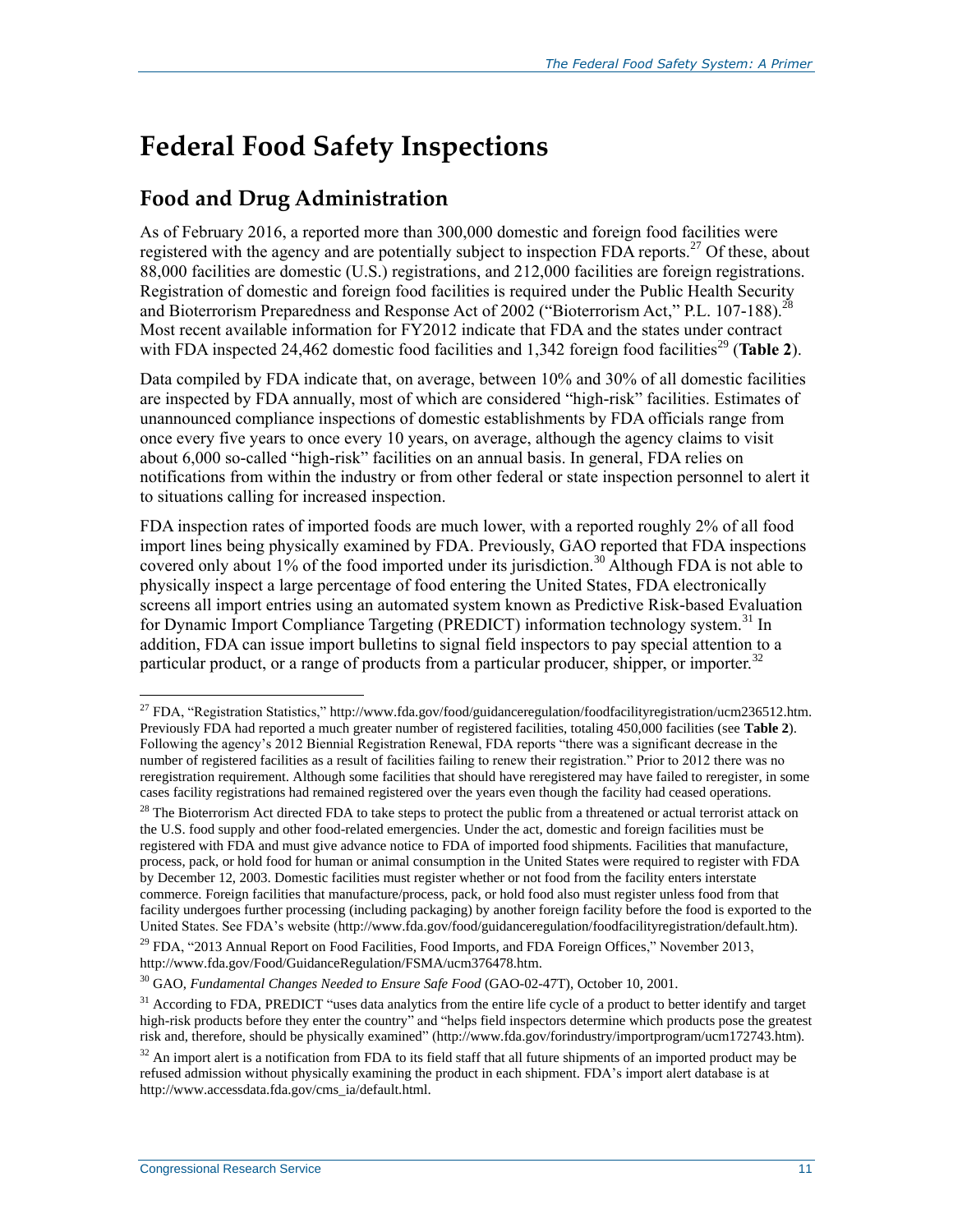|                                                         | <b>FY04</b> | <b>FY06</b> | <b>FY08</b> | <b>FY10</b> | <b>FYII</b> | <b>FY12</b> | <b>FY13</b> | <b>FY14</b> | <b>FY15</b> |
|---------------------------------------------------------|-------------|-------------|-------------|-------------|-------------|-------------|-------------|-------------|-------------|
| <b>Employees</b>                                        | 3,082       | 2,774       | 2,614       | 3,387       | 3,605       | 3,546       | 3,684       | 3,551       | 3,720       |
| - Field FTEs <sup>a</sup>                               | 2,172       | 1,962       | 1,861       | 2,516       | 2,729       | 2,664       | 2,771       | 2,626       | 2,707       |
| - HQ FTEs                                               | 910         | 812         | 753         | 871         | 876         | 882         | 913         | 925         | 1,013       |
| <b>All Registered</b><br>Food Facilities <sup>b</sup>   | 180,839     | 235,119     | 282,403     | 421,121     | 421,121     | 458,946     | 197,328     | <b>NA</b>   | 300,539     |
| <b>Domestic Facilities</b>                              | 59,305      | 62,929      | 67,819      | 167,033     | 167,033     | 172,969     | 81,575      | <b>NA</b>   | 88,356      |
| Inspections <sup>c</sup>                                | 17,032      | 14,547      | 14,966      | 25,214      | 19,073      | 24,462      | <b>NA</b>   | <b>NA</b>   | <b>NA</b>   |
| % Inspections <sup>c</sup>                              | 29%         | 23%         | 22%         | 15.1%       | 11.4%       | 14.1%       | <b>NA</b>   | <b>NA</b>   | <b>NA</b>   |
| <b>Foreign Facilities</b>                               | 121,534     | 172,190     | 214,584     | 254,088     | 254,088     | 285,977     | 115,753     | <b>NA</b>   | 212,183     |
| Inspections <sup>c</sup>                                | 153         | 125         | 153         | 357         | 995         | 1,342       | <b>NA</b>   | <b>NA</b>   | NA          |
| % Inspections <sup>d</sup>                              | 0.1%        | 0.1%        | 0.1%        | 0.1%        | 0.4%        | 0.5%        | <b>NA</b>   | ΝA          | NA.         |
| Import Lines, millions <sup>c</sup><br>(FDA Inspection) | <b>NA</b>   | <b>NA</b>   | <b>NA</b>   | 9.975       | 10.439      | 10.439      | <b>NA</b>   | <b>NA</b>   | NA          |
| Inspections, millions <sup>c</sup>                      | <b>NA</b>   | <b>NA</b>   | <b>NA</b>   | 0.207       | 0.243       | 0.243       | <b>NA</b>   | <b>NA</b>   | <b>NA</b>   |
| % Inspections <sup>e</sup>                              | <b>NA</b>   | <b>NA</b>   | <b>NA</b>   | 2.1%        | 2.3%        | 2.3%        | <b>NA</b>   | <b>NA</b>   | <b>NA</b>   |

<span id="page-14-0"></span>

| Table 2. FDA Employees and Food-Related Inspection Data, FY2004-FY2015 |  |  |  |  |  |
|------------------------------------------------------------------------|--|--|--|--|--|
|------------------------------------------------------------------------|--|--|--|--|--|

**Source:** Compiled by CRS from various FDA sources or data provided by FDA. NA=not available.

#### **Notes:**

- <span id="page-14-1"></span>a. FDA Budget Explanatory Notes for Committee on Appropriations, various years (http://www.fda.gov/ AboutFDA/ReportsManualsForms/Reports/BudgetReports/default.htm).
- <span id="page-14-2"></span>b. Data from FY2004-FY2009 are from FDA Office of Legislation (September 22, 2010, and May 7, 2012, communication) and information in FDA, "Annual Report HHS OIG," *FDA Inspections of Domestic Food Facilities* (OEI-02-08-00080), Table 1, April 2010. Data for FY2010-FY2012 are from FDA, "Annual Report on Food Facilities, Food Imports, and FDA Foreign Offices" (2011, 2012 and 2013), http://www.fda.gov/ Food/GuidanceRegulation/FSMA/ucm271961.htm. Data for FY2013 and FY2015 are from FDA's website "Registration Statistics" (data as of February 2014 for FY2013, and data as of February 2016 for FY2015). Data reported for FY2010-FY2012 does not reflect corrections following the agency's 2012 Biennial Registration Renewal when the agency reported that previous statistics had been over reported.
- <span id="page-14-3"></span>c. Data for FY2010-FY2012 are from FDA, "Annual Report on Food Facilities, Food Imports, and FDA Foreign Offices" (2011, 2012, and 2013), http://www.fda.gov/Food/GuidanceRegulation/FSMA/ucm271961.htm. These data are required pursuant to P.L. 111-353, §201(b), requiring that HHS report to Congress each year, information regarding domestic and foreign food facility inspections, food imports, and other data.
- <span id="page-14-4"></span>d. Calculated by CRS from available data.
- <span id="page-14-5"></span>e. As reported by FDA in its "Annual Report on Food Facilities, Food Imports, and FDA Foreign Offices."

### **Food Safety and Inspection Service**

The number of regulated meat and poultry facilities under USDA's jurisdiction is much lower and has remained mostly stable over time (**[Table 3](#page-15-0)**). Much of the agency's work is conducted in cooperation with federal, state, and municipal agencies, as well as private industry. FSIS currently conducts inspections in 6,389 establishments. This compares to 2002, when USDA reported that it conducted inspections in about 6,000 establishments. This total includes Talmadge-Aiken plants, wherein state inspectors perform inspections under federal inspectors' supervision. There were 350 Talmadge-Aiken plants in 2015, up from 235 in 2002.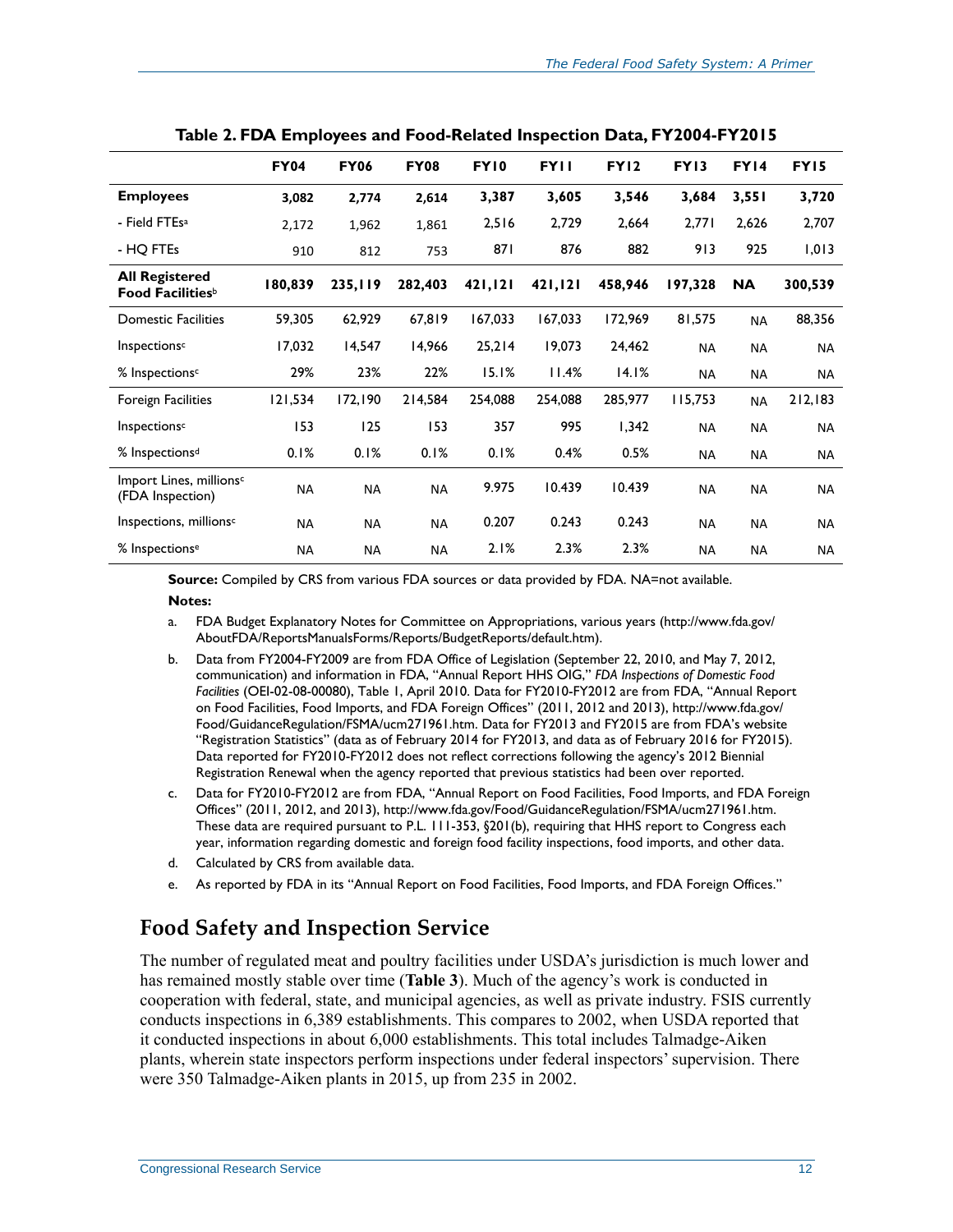Of the total number of meat, poultry, and egg establishments under FSIS jurisdiction, about 1,100 plants either slaughter or slaughter and process livestock or poultry.<sup>33</sup> More than 4,000 facilities only process meat and poultry, and about 80 process egg products. FSIS also reinspects imported meat, poultry, and egg products at about 140 import reinspection facilities.<sup>34</sup>

<span id="page-15-0"></span>

|                       | <b>FY2002</b> | <b>FY2004</b> | <b>FY2006</b> | <b>FY2008</b> | <b>FY2010</b> | <b>FY2012</b> | <b>FY2014</b> | <b>FY2015</b> |
|-----------------------|---------------|---------------|---------------|---------------|---------------|---------------|---------------|---------------|
| <b>Employees</b>      | 9.151         | 9.125         | 9.029         | 9.289         | 9.333         | 9.235         | 9.595         | 9,585         |
| - HQ                  | 634           | 688           | 709           | 707           | 710           | 65 I          | 704           | 695           |
| - Field               | 8.517         | 8.437         | 8.320         | 8.582         | 8.623         | 8.584         | 8.891         | 8,890         |
| <b>Establishments</b> | 6.300         | 6.300         | 6.282         | 6.200         | 6.278         | 6.263         | 6,426         | 6,389         |
| Talmadge-Aiken        | 235           | 364           | 368           | 382           | 356           | 343           | 347           | 350           |

**Table 3. FSIS Employees, Inspectors, and Establishments, FY2002-2015**

**Source:** USDA, Annual USDA Budget Explanatory Notes for Committee on Appropriations. Employees are permanent, full-time on September 30. FSIS also has part-time and temporary positions that have averaged nearly 500 employees in recent years.

**Notes:** A Talmadge-Aiken plant is a federal plant with state inspection program personnel operating under federal supervisors.

## **Congressional Committees**

In the Senate, food safety issues are under the jurisdiction of the Committees on Agriculture, Nutrition, and Forestry; Homeland Security and Governmental Affairs; and Health, Education, Labor, and Pensions. In the House, various food safety activities fall under the jurisdiction of the Committees on Agriculture; Energy and Commerce; Oversight and Government Reform; and Science, Space, and Technology. Agriculture subcommittees of the House and Senate Appropriations Committees set funding and provide oversight of the major agencies that carry out food safety policies.

In general, the House and Senate Agriculture Committees maintain jurisdiction over USDA's meat and poultry inspection programs and also other food-safety-related programs administered by other USDA agencies (**see text box below**). One exception involves certain nutrition programs, such as the National School Lunch Program and certain other institutional food service programs administered by USDA's Food and Nutrition Service (FNS), where the committees of jurisdiction are the Senate Committee on Agriculture, Nutrition, and Forestry and the House Committee on Education and the Workforce. FDA-regulated foods and other products generally fall under the jurisdiction of the House Committee on Energy and Commerce and the Senate Committee on Health, Education, Labor, and Pensions. Under FSMA, the separate authorities between FDA and USDA for various foods were explicitly maintained in the enacted law.<sup>35</sup>

<sup>&</sup>lt;sup>33</sup> FSIS's inspection directory, http://www.fsis.usda.gov/wps/portal/fsis/topics/inspection/mpi-directory.

<sup>&</sup>lt;sup>34</sup> After an incoming shipment has met U.S. Customs and Border Protection and APHIS requirements, the shipment must be reinspected by FSIS at an approved import inspection facility. For more information, see https://www.fsis.usda.gov/wps/portal/fsis/topics/international-affairs/importing-products/port-of-entry-procedures/fsisimport-reinspection/ct\_index9.

<sup>&</sup>lt;sup>35</sup> See FSMA §403. Past congressional debates involving food safety have examined proposals to combine all federal food safety agencies and authorities under a single (possibly Cabinet-level) agency.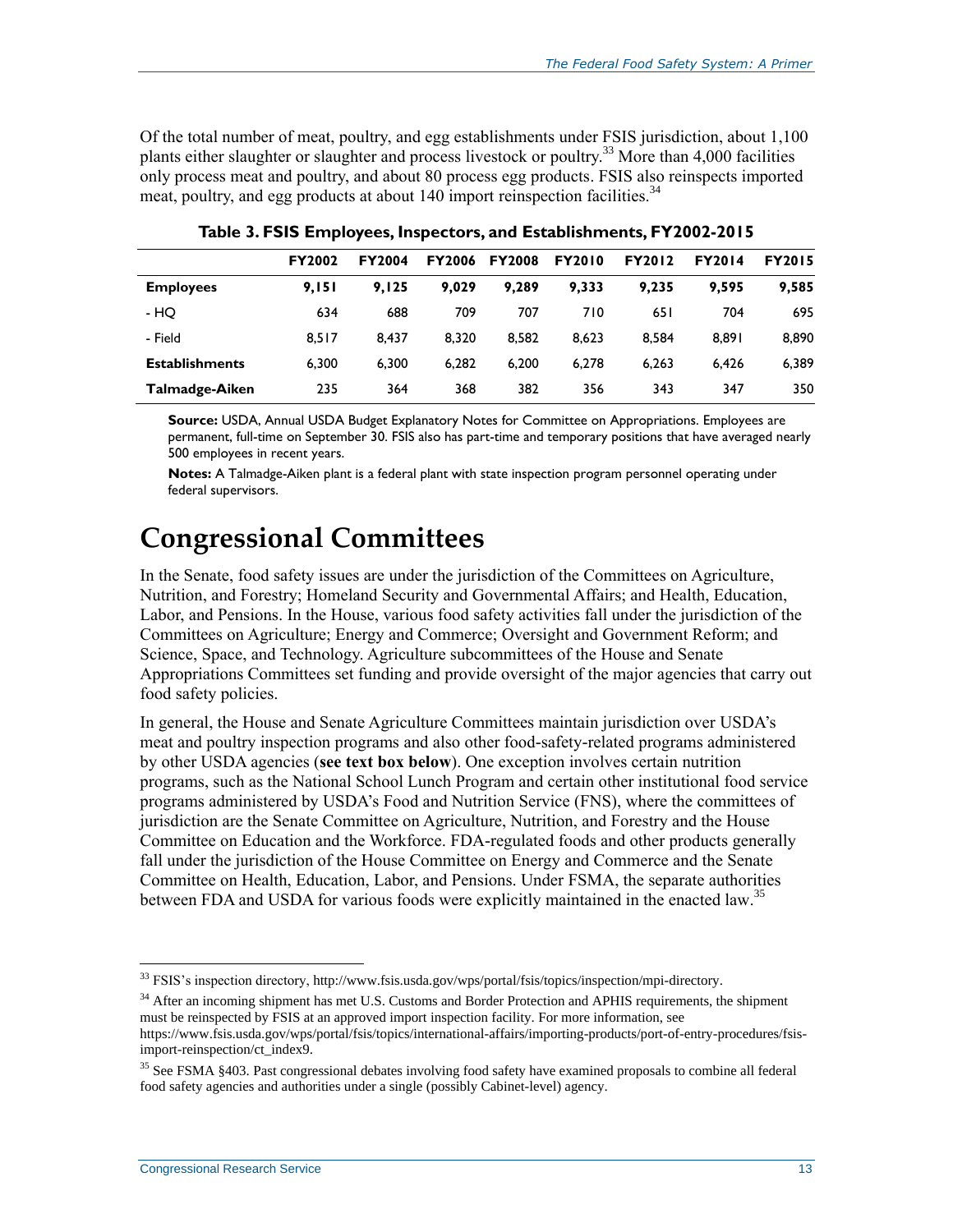However, identifying committees of jurisdiction for specific laws, programs, and federal agencies is not straightforward<sup>36</sup> and further complicated by split jurisdiction between FDA and USDA in the case of some foods due to documented fragmentation, overlap, and duplication among the agencies responsible for administering the laws and programs governing certain foods.**<sup>37</sup>**

#### **Committee Jurisdiction for Key Food Safety Issues**

#### **House Authorizing Committees**

The House Committee on Energy and Commerce has jurisdiction over all FDA-regulated products, including foods. The House Committee on Agriculture has jurisdiction over USDA's meat, poultry, egg products, and catfish inspection programs.

#### **Senate Authorizing Committees**

The Senate Committee on Health, Education, Labor, and Pensions has jurisdiction over all FDA-regulated products, including foods. The Senate Committee on Agriculture, Nutrition and Forestry has jurisdiction over USDA's meat, poultry, egg products, and catfish inspection programs.

#### **Congressional Appropriations Committees**

In contrast with the split in jurisdictions among the authorizing committees, within each of the House and Senate Appropriations Committees, one subcommittee (Agriculture) is responsible for funding and oversight of both FDA and USDA.

<sup>36</sup> For more background information, see CRS Report 98-175, *House Committee Jurisdiction and Referral: Rules and Practice* and CRS Report 98-242, *Committee Jurisdiction and Referral in the Senate*.

 $37$  For a listing of GAO reports documenting such cases, see footnote [5.](#page-6-1)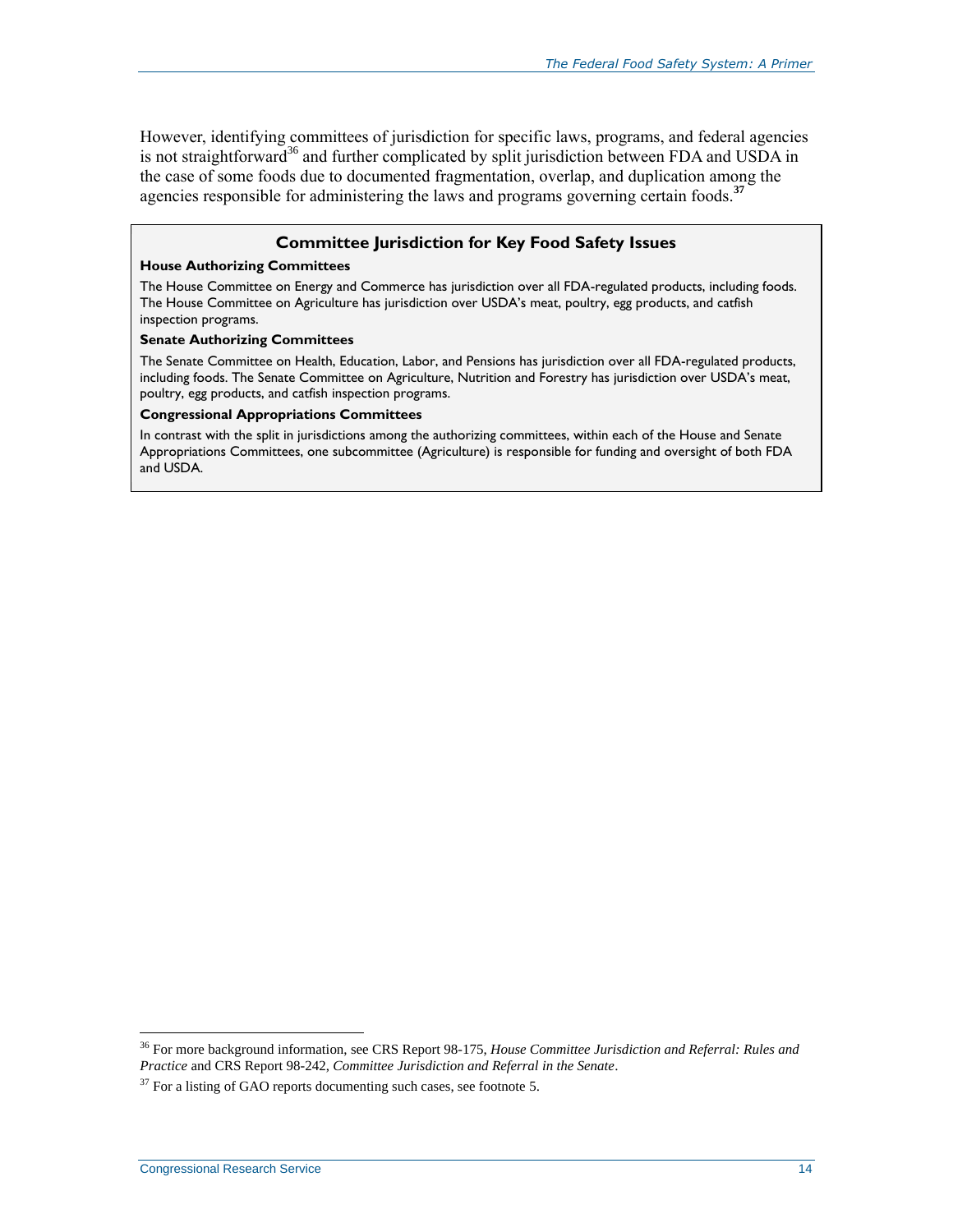# <span id="page-17-0"></span>**Appendix A. Major Federal Food Safety Agencies and Selected Laws**

| <b>Agency</b>                                                         | <b>Major Responsibilities and Activities</b>                                                                                                                                                                                                                                                                                                                                                                                                                          | <b>Primary Authorities</b>                                                                                                                                                                                                                                                                                                                                                                                                                                                                                                                                 |
|-----------------------------------------------------------------------|-----------------------------------------------------------------------------------------------------------------------------------------------------------------------------------------------------------------------------------------------------------------------------------------------------------------------------------------------------------------------------------------------------------------------------------------------------------------------|------------------------------------------------------------------------------------------------------------------------------------------------------------------------------------------------------------------------------------------------------------------------------------------------------------------------------------------------------------------------------------------------------------------------------------------------------------------------------------------------------------------------------------------------------------|
| Department of Health and Human Services                               |                                                                                                                                                                                                                                                                                                                                                                                                                                                                       |                                                                                                                                                                                                                                                                                                                                                                                                                                                                                                                                                            |
| Food and Drug<br>Administration (FDA) <sup>a</sup>                    | Ensures that all domestic and imported foods, except<br>processed egg products and major types of meat and<br>poultry, are safe, wholesome, and properly labeled,<br>by setting safety and sanitation standards, periodically<br>inspecting manufacturing facilities, reviewing records<br>of and spot-checking imports. Also oversees the<br>safety of animal drugs and feeds, including those used<br>in food-producing animals.                                    | Federal Food, Drug, and Cosmetic Act<br>(FFDCA; 21 U.S.C. §§301-399a) as<br>amended; Public Health Service Act (42<br>U.S.C. §201), Egg Products Inspection Act<br>(21 U.S.C. §1031); Federal Import Milk<br>Act (21 U.S.C. §§141-149); Fair Packaging<br>and Labeling Act (15 U.S.C. §§1451-1461);<br>Federal Anti-Tampering Act (18 U.S.C.<br>§1365); Pesticide Monitoring<br>Improvements Act of 1988 (21 U.S.C.<br>\$1401)                                                                                                                             |
| <b>Centers for Disease</b><br>Control and Prevention<br>(CDC)         | Monitors, identifies, and investigates foodborne<br>diseases; develops and evaluates improved<br>epidemiological and laboratory methods.                                                                                                                                                                                                                                                                                                                              | Public Health Service Act (42 U.S.C. §201)                                                                                                                                                                                                                                                                                                                                                                                                                                                                                                                 |
| Department of Agriculture                                             |                                                                                                                                                                                                                                                                                                                                                                                                                                                                       |                                                                                                                                                                                                                                                                                                                                                                                                                                                                                                                                                            |
| Food Safety Inspection<br>Service (FSIS) <sup>a</sup>                 | Regulates the safety, wholesomeness and proper<br>labeling of most commercial types of both domestic<br>and imported meat and poultry, catfish products, and<br>processed egg products, by approving establishment<br>designs, safety plans; inspecting every animal and<br>carcass in slaughtering plants and daily inspecting all<br>meat and poultry processing plants; determining the<br>equivalency of importing countries' meat and poultry<br>safety systems. | Federal Meat Inspection Act (21 U.S.C.<br>§§601-695); Poultry Products Inspection<br>Act (21 U.S.C. §§451-472); Egg Products<br>Inspection Act (21 U.S.C. §§1031-1056);<br>Humane Methods of Slaughter Act of<br>1978 (7 U.S.C. §§1902, 1904, 21 U.S.C.<br>§§603, 610, 620); Federal Anti-Tampering<br>Act (18 U.S.C. §1365); Agricultural<br>Marketing Act of 1946 (7 U.S.C. §1622);<br>Richard B. Russell National School Lunch<br>Act (42 U.S.C. §§1751-1770), as amended<br>by Child Nutrition and WIC Reauthori-<br>zation Acts (42 U.S.C. §1762a(h)) |
| Animal and Plant Health<br>Inspection Service (APHIS)                 | Oversees animal and plant health, including the<br>prevention of foreign diseases and pests, and<br>eradication and containment of such problems<br>domestically (including those that threaten public<br>health).                                                                                                                                                                                                                                                    | Animal Health Protection Act (7 U.S.C.<br>§§8301-8322); Plant Health Protection Act<br>(7 U.S.C. §§7701-7721); Agricultural Bio-<br>terrorism Act of 2002 (7 U.S.C. §8401)                                                                                                                                                                                                                                                                                                                                                                                 |
| <b>Agricultural Marketing</b><br>Service (AMS)                        | Establishes quality and marketing grades and<br>standards for dairy products, fruits and vegetables,<br>livestock, meat, poultry, seafoods, and shell eggs;<br>certifies quality programs; conducts quality grading<br>services, generally user fee-funded.                                                                                                                                                                                                           | Agricultural Marketing Act of 1946 (7<br>U.S.C. §§1621-1638d), Perishable<br>Agricultural Commodities Act, 1930 (7<br>U.S.C. §§499a- 499s); Federal Seed Act (7<br>$U.S.C.$ $\S(1551-1611)$                                                                                                                                                                                                                                                                                                                                                                |
| Food and Nutrition<br>Service (FNS)                                   | Encourages and coordinates efforts to ensure the<br>safety of foods in school lunch and other domestic<br>programs.                                                                                                                                                                                                                                                                                                                                                   | Program subsidies authorized by Richard<br>B. Russell National School Lunch Act (42<br>U.S.C. §§1751-1770), as amended by Child<br>Nutrition and WIC Reauthorization Acts<br>$(42 \text{ U.S.C. } \S1762a(h))$                                                                                                                                                                                                                                                                                                                                             |
| Grain Inspection, Packers<br>and Stockyards<br>Administration (GIPSA) | Sets quality standards for and tests grains and related<br>commodities, primarily for marketing purposes.                                                                                                                                                                                                                                                                                                                                                             | U.S. Grain Standards Act (7 U.S.C. §§71-<br>87k), Agricultural Marketing Act of 1946<br>(7 U.S.C. §§1622, 1624)                                                                                                                                                                                                                                                                                                                                                                                                                                            |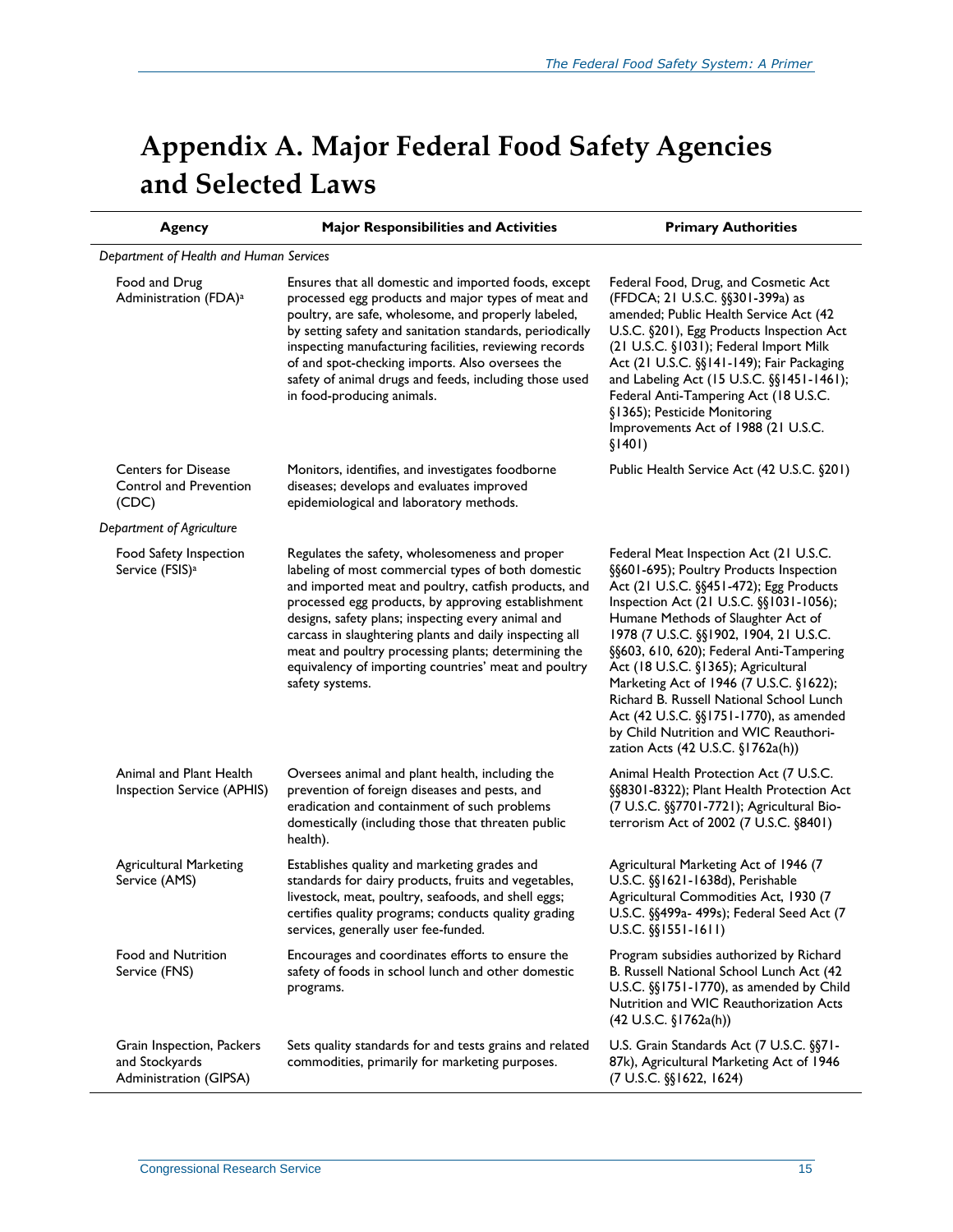| <b>Agency</b>                                                                                                                         | <b>Major Responsibilities and Activities</b>                                                                                                                                                                                                                                                                                                                                                                                                                           | <b>Primary Authorities</b>                                                                                                                                                                                                                                                                                                                                                                                                             |
|---------------------------------------------------------------------------------------------------------------------------------------|------------------------------------------------------------------------------------------------------------------------------------------------------------------------------------------------------------------------------------------------------------------------------------------------------------------------------------------------------------------------------------------------------------------------------------------------------------------------|----------------------------------------------------------------------------------------------------------------------------------------------------------------------------------------------------------------------------------------------------------------------------------------------------------------------------------------------------------------------------------------------------------------------------------------|
| Agricultural Research<br>Service (ARS)                                                                                                | Conducts in-house USDA research on agricultural<br>and food topics, of which food safety is one of many.                                                                                                                                                                                                                                                                                                                                                               | Numerous laws dating to the Department<br>of Agriculture Organic Act of 1862 (7<br>U.S.C. §2201 note), up through and<br>including recent omnibus farm laws                                                                                                                                                                                                                                                                            |
| National Institute of Food<br>and Agriculture (NIFA)<br>(formerly Cooperative<br>State Research, Education,<br>and Extension Service) | Coordinates and administers federal funding of land<br>grant and other institutions to conduct agricultural<br>and food research, education and extension<br>activities; food safety is one of many subject areas.                                                                                                                                                                                                                                                     | Numerous laws dating to the Department<br>of Agriculture Organic Act of 1862, up<br>through and including recent omnibus<br>farm laws                                                                                                                                                                                                                                                                                                  |
| Department of Commerce                                                                                                                |                                                                                                                                                                                                                                                                                                                                                                                                                                                                        |                                                                                                                                                                                                                                                                                                                                                                                                                                        |
| National Oceanic and<br>Atmospheric<br>Administration (NOAA)                                                                          | Offers a variety of voluntary seafood safety and<br>quality inspection services on a fee-for-service basis.                                                                                                                                                                                                                                                                                                                                                            | Agricultural Marketing Act of 1946 (7<br>U.S.C. §§1622, 1624); Lacey Act (16 U.S.C.<br>§3371); Fish and Wildlife Act of 1956 (16<br>U.S.C. §742)                                                                                                                                                                                                                                                                                       |
| U.S. Environmental<br>Protection Agency (EPA)                                                                                         | Regulates the use of certain chemicals and substances<br>that present an unreasonable risk of injury to health<br>or the environment. Regulates pesticide products;<br>sets maximum allowable tolerances for residue levels<br>on food commodities and animal feeds. Sets national<br>drinking water standards and consults with FDA. Sets<br>scientific water quality criteria for rivers, lakes, and<br>streams that are protective of human health and<br>wildlife. | Federal Food, Drug, and Cosmetic Act (21<br>U.S.C. §§301-399a), as amended; Federal<br>Insecticide, Fungicide, and Rodenticide Act<br>$(7 U.S.C. \S\S136-136y)$ , as amended by the<br>Food Quality Protection Act of 1996 (21<br>U.S.C. §346a); Clean Water Act (33<br>U.S.C. 1251-1387); Safe Drinking Water<br>Act of 1974 (21 U.S.C. §349 and 42 U.S.C.<br>§§300f-300j-26); Toxic Substance Control<br>Act (15 U.S.C. §§2601-2697) |
| <b>Federal Trade Commission</b><br>(FTC)                                                                                              | Enforces federal prohibitions against unfair or<br>deceptive acts or practices in trade, including<br>consumer deception regarding foods.                                                                                                                                                                                                                                                                                                                              | Federal Trade Commission Act (15 U.S.C.<br>$\S(41-58)$                                                                                                                                                                                                                                                                                                                                                                                 |
| Department of the Treasury                                                                                                            |                                                                                                                                                                                                                                                                                                                                                                                                                                                                        |                                                                                                                                                                                                                                                                                                                                                                                                                                        |
| Alcohol and Tobacco Tax<br>and Trade Bureau (ATF)                                                                                     | Administers and enforces laws on the production,<br>safety, distribution and use of alcoholic beverages.                                                                                                                                                                                                                                                                                                                                                               | Federal Alcohol Administration Act (27<br>U.S.C. §§201-219a); Internal Revenue<br>Code (26 U.S.C. Ch. 51)                                                                                                                                                                                                                                                                                                                              |
| Department of Homeland Security                                                                                                       |                                                                                                                                                                                                                                                                                                                                                                                                                                                                        |                                                                                                                                                                                                                                                                                                                                                                                                                                        |
| U.S. Customs and Border<br>Protection (CBP)                                                                                           | Coordinates many food security activities, including<br>inspecting imports of food, plants, and animals at the<br>border. Conducts agricultural border inspection<br>activities formerly done by APHIS.                                                                                                                                                                                                                                                                | Homeland Security Act of 2002 (6 U.S.C.<br>§101); Tariff Act of 1930 (19 U.S.C.<br>$\S$ [1202-1654]                                                                                                                                                                                                                                                                                                                                    |

Source: Prepared by CRS based in part on various reports by the Government Accountability Office, including GAO, *Federal Food Safety Oversight*, GAO-11-289, March 2011. Does not include two USDA agencies included by GAO (Research, Education, and Economics [REE] agencies: National Economic Research Service [ERS] and National Agricultural Statistics Service [NASS]).

<span id="page-18-0"></span>a. These agencies have the leading food safety regulatory authorities.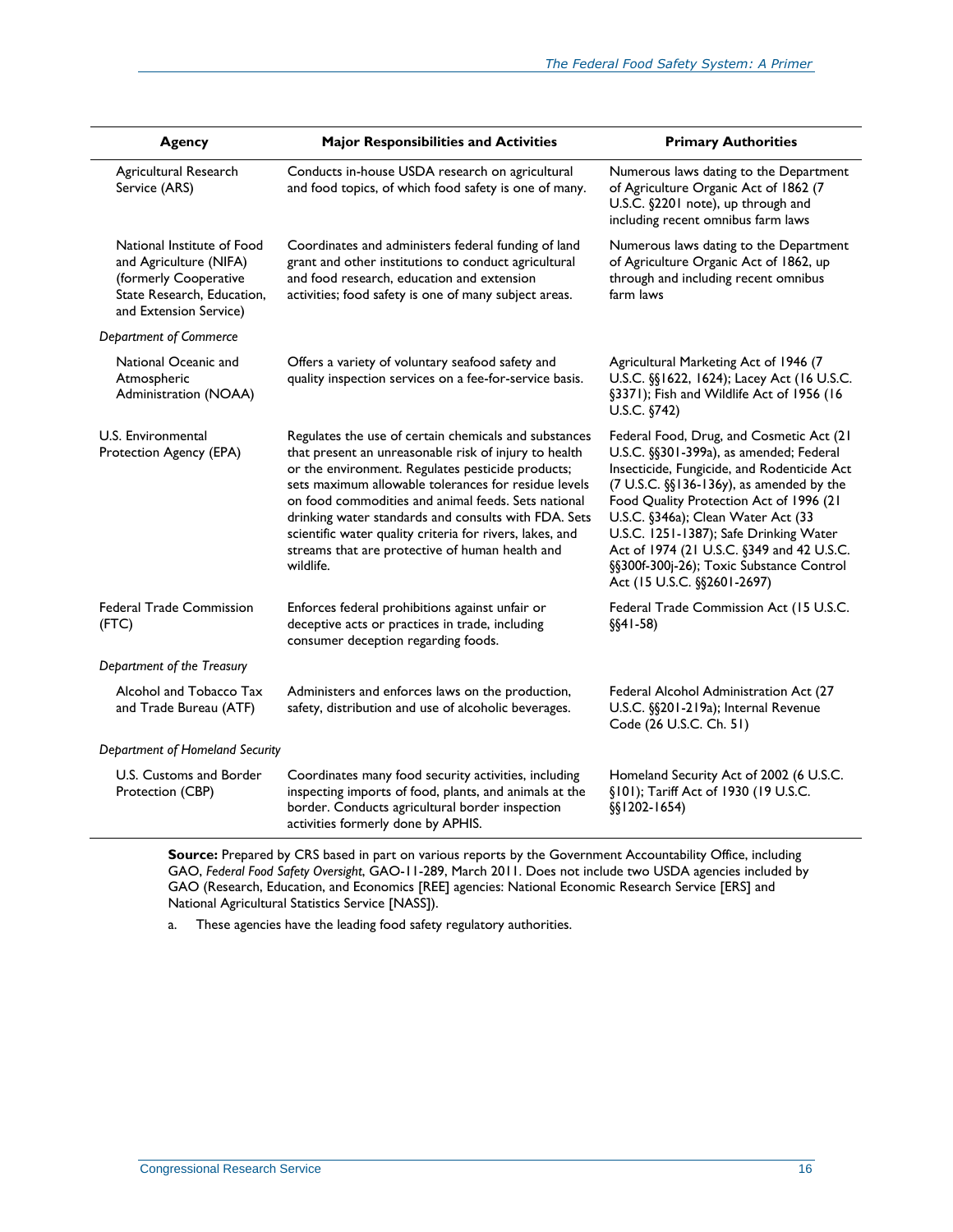# <span id="page-19-0"></span>**Appendix B. Selected Comparison of FSIS and FDA Responsibilities**

| <b>Activity</b>                     | <b>Food Safety and Inspection Service</b>                                                                                                                                                                      | <b>Food and Drug Administration</b><br>(Foods Program only)                                                                                                                                                                                                                                                                                                                                                                                                                                                                                                                                         |
|-------------------------------------|----------------------------------------------------------------------------------------------------------------------------------------------------------------------------------------------------------------|-----------------------------------------------------------------------------------------------------------------------------------------------------------------------------------------------------------------------------------------------------------------------------------------------------------------------------------------------------------------------------------------------------------------------------------------------------------------------------------------------------------------------------------------------------------------------------------------------------|
| Primary<br>Authorizations           | Federal Meat Inspection Act (21 U.S.C.<br>601), Poultry Products Inspection Act (21<br>U.S.C. 451), Egg Products Inspection Act<br>(21 U.S.C. 1031)                                                            | As may be amended by the FDA Food Safety<br>Modernization Act (FSMA): Federal Food, Drug,<br>and Cosmetic Act (FFDCA; 21 U.S.C. 301; Public<br>Health Service Act (42 U.S.C. 201); Egg Products<br>Inspection Act (21 U.S.C. 1031); Public Health<br>Security and Bioterrorism Preparedness and<br>Response Act (21 U.S.C. 341)                                                                                                                                                                                                                                                                     |
| Foods Regulated                     | Major types of domestic and imported<br>meat and poultry and their products;<br>catfish products; processed (dried,<br>frozen, liquid) egg products (20% of at-<br>home U.S. food spending)                    | All other domestic and imported foods, also<br>animal drugs and feeds including those used in<br>food-producing animals (80% of at-home U.S. food<br>spending)                                                                                                                                                                                                                                                                                                                                                                                                                                      |
| Funding (FY2016)                    | Appropriated: \$1.015 billion for FY2016.<br>Expected user fees are estimated to<br>include another \$150 million.                                                                                             | Appropriated: \$887.3 million for FDA's Foods<br>Program for FY2016. Expected user fees are<br>estimated to include another roughly \$18 million.                                                                                                                                                                                                                                                                                                                                                                                                                                                   |
| Staff (2015)                        | About 9,600 FTEs                                                                                                                                                                                               | About 3,700 FTEs                                                                                                                                                                                                                                                                                                                                                                                                                                                                                                                                                                                    |
| Domestic facilities                 | 6,400 slaughter and/or processing<br>establishments                                                                                                                                                            | 88,400 subject to inspection                                                                                                                                                                                                                                                                                                                                                                                                                                                                                                                                                                        |
| Inspection<br>Approach              | Ante- and post-mortem inspection of<br>every animal, carcass and part;<br>traditionally organoleptic (but see "Food<br>safety plans" below); only USDA-<br>inspected and passed products may enter<br>commerce | Prohibits adulteration or misbranding; relies on<br>facilities that manufacture, process, pack, or hold<br>food for humans or animals to meet prescribed<br>standards (e.g., regarding additives, contaminants,<br>etc.); all facilities must register, report changes in<br>timely manner.                                                                                                                                                                                                                                                                                                         |
| Required<br>inspection<br>frequency | Slaughter plants: all times of operation;<br>processing plants: at least once daily                                                                                                                            | FSMA requires increased inspection rates for any<br>registered facility, particularly those identified as<br>"high-risk." Domestic high-risk facilities are to be<br>inspected not less than once in the five-year<br>period after enactment, and not less than once<br>every three years thereafter. Domestic non-high-<br>risk facilities are to be inspected not less than<br>once in the seven-year period after enactment,<br>and not less than once every five years thereafter.                                                                                                              |
| Food safety plans                   | Requires all establishments to prepare<br>and have preapproved "HACCP" (hazard<br>analysis and critical control point) plans<br>determining risks, controlling them (with<br>documentation)                    | Prior to FSMA, facilities followed general<br>regulations on good manufacturing practices<br>(GMPs) to address safe handling and plant<br>sanitation-except a form of HACCP required for<br>seafood, low-acid canned foods, juices. FSMA §103<br>created new requirements for facilities to evaluate<br>hazards, implement preventive controls, monitor<br>controls, and maintain records. FDA rulemaking is<br>clarifying requirements under new written<br>HACCP-type and/or broader written food safety<br>plans as part of its so-called Hazard Analysis and<br>Risk-Based Preventive Controls. |

j.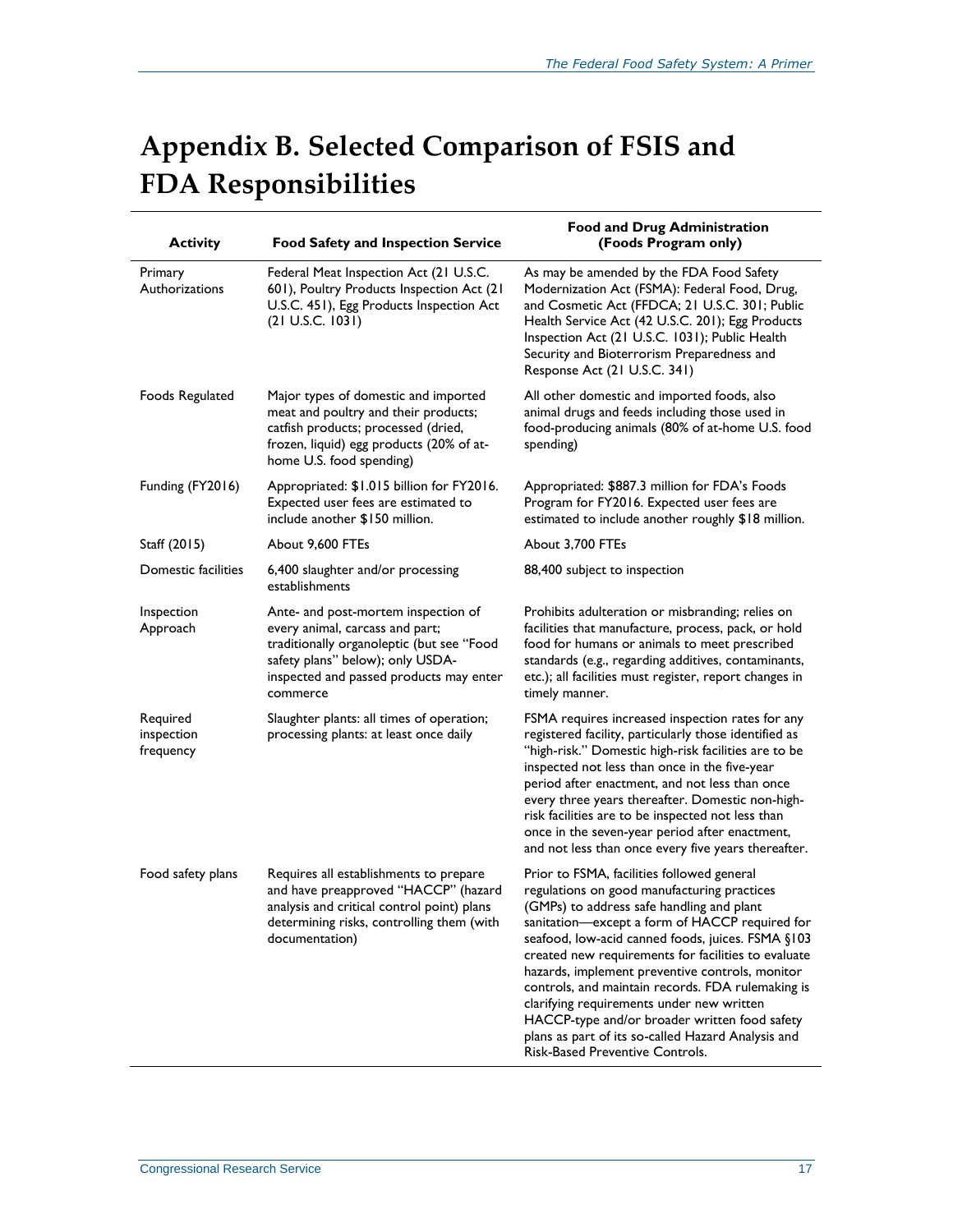| <b>Activity</b>              | <b>Food Safety and Inspection Service</b>                                                                                                                                                                                                                             | <b>Food and Drug Administration</b><br>(Foods Program only)                                                                                                                                                                                                                                                                                                                                                                                                                                                           |
|------------------------------|-----------------------------------------------------------------------------------------------------------------------------------------------------------------------------------------------------------------------------------------------------------------------|-----------------------------------------------------------------------------------------------------------------------------------------------------------------------------------------------------------------------------------------------------------------------------------------------------------------------------------------------------------------------------------------------------------------------------------------------------------------------------------------------------------------------|
| Imports                      | Specified products only from countries<br>where FSIS has determined "equivalence"<br>of foreign safety system, with annual<br>verification; imports exempt from prior<br>notice but subject to reinspection at 150<br>import establishments (est. 10%<br>reinspected) | Prior to FSMA, food safety system equivalence<br>was not determined beforehand; reliance on<br>inspections was at 300 ports (est. 1% of notified<br>entries inspected). FSMA provides for tighter<br>controls and use certification or verification<br>systems for imported foods (to be determined by<br>FDA rulemaking). At least 600 foreign facilities<br>must be inspected the year following enactment,<br>and in each of the subsequent five years the<br>number of foreign facilities inspected is to double. |
| Third party<br>certification | Private labs accredited for chemical<br>testing of meat and poultry (for imports,<br>see above)                                                                                                                                                                       | Prior to FSMA, there was no accreditation for<br>food testing labs or use of third parties for import<br>oversight. FSMA §202 requires FDA to establish a<br>program for testing of food by accredited labs and<br>to recognize accreditation bodies to accredit labs.<br>FSMA §303 creates a system of accreditation of<br>third-party auditors and audit agents to certify<br>importing entities. FDA's rulemaking is ongoing.                                                                                      |
| On-farm oversight            | FSIS inspection authority begins at<br>slaughter plant                                                                                                                                                                                                                | Prior to FSMA, those engaged solely in harvesting,<br>storing, or distributing raw agricultural<br>commodities were generally exempt from<br>registration, GMP regulations, and record-keeping.<br>FSMA §105 created new farm-level requirements,<br>particularly for fresh produce determined to be<br>higher-risk (FDA rulemaking is ongoing). Some<br>small farm businesses are exempt from regulation.                                                                                                            |
| Labeling                     | Review and preapproval required for all<br>labels                                                                                                                                                                                                                     | All foods must adhere to food labeling<br>requirements such as statement of identity,<br>declaration of net contents, nutrition labeling;<br>labels cannot be false or misleading.                                                                                                                                                                                                                                                                                                                                    |
| Notification<br>Requirements | P.L. 110-246 §11017 amended meat and<br>poultry laws to require an establishment<br>to notify USDA if it has reason to believe<br>that an adulterated or misbranded<br>product has entered commerce                                                                   | P.L. 110-85 (amended by FSMA) requires FDA to<br>maintain a reportable food registry for industry to<br>report food safety cases in order to help FDA<br>better track patterns and target inspections. FSMA<br>§204 provided for an enhanced tracing system for<br>foods that FDA determines to pose a higher food<br>safety risk. As part of the ongoing rulemaking<br>process, FDA has launched product tracing pilots.                                                                                             |
| Recall Authority             | No authority to mandate recalls; relies<br>on voluntary efforts                                                                                                                                                                                                       | Prior to FSMA, FDA had no authority to mandate<br>recalls (except infant formula). FSMA §206<br>provides for mandatory recall authority where<br>there is a reasonable probability that a food is<br>adulterated or misbranded, and its use or<br>exposure to it will cause serious adverse health<br>consequences or death. Civil/criminal penalties<br>apply for failure to comply with a recall order.                                                                                                             |

Source: Prepared by CRS.